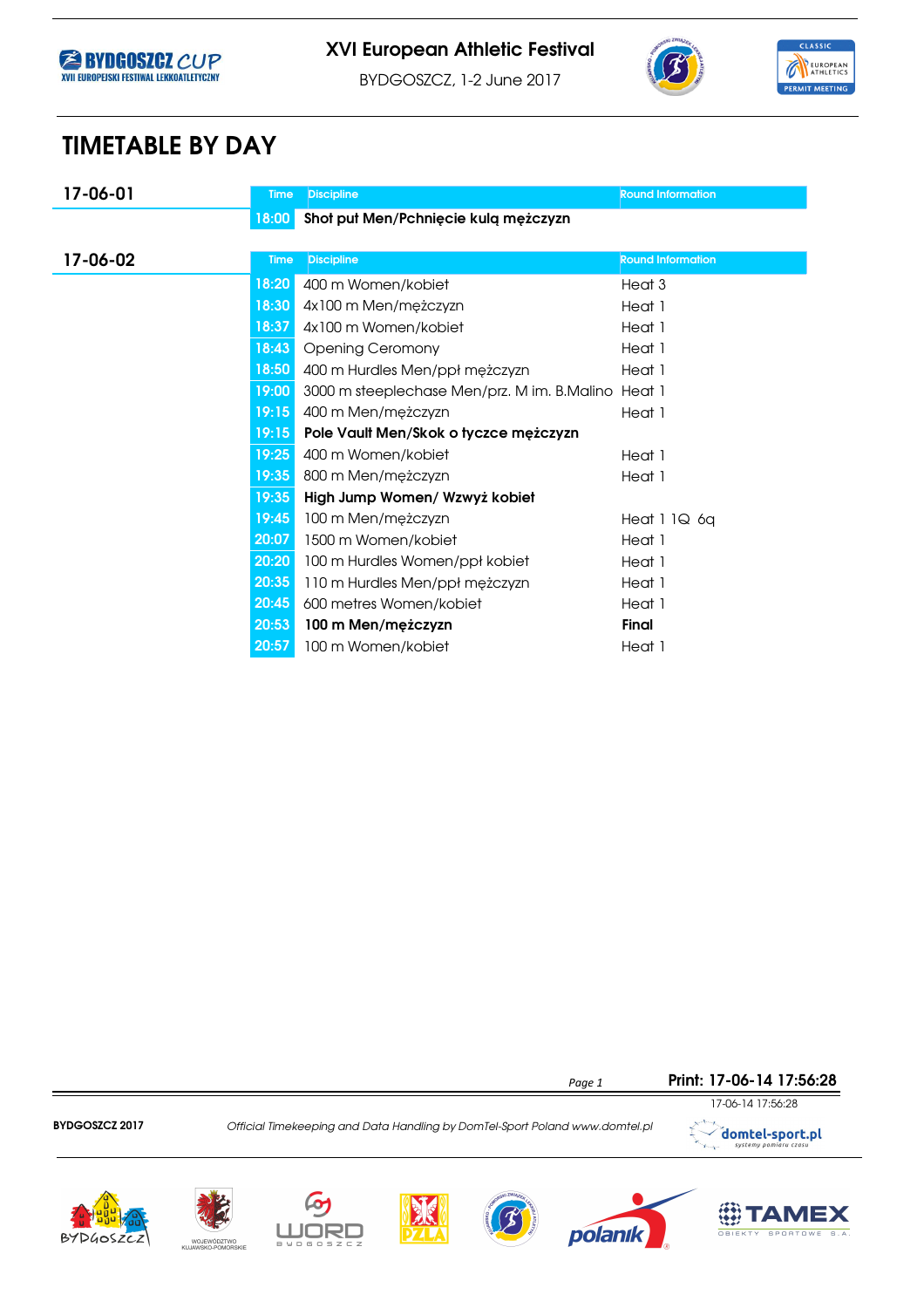





BYDGOSZCZ, 1-2 June 2017

### OFFICIAL RESULTS

# Shot put Men/Pchnięcie kulą mężczyzn

|                         | <b>WORLD RECORD</b>      |            |                          |                    | 23.12 BARNES Randy            |                    |              |       | <b>USA</b>       | Westwood                 | 90-05-20      |           |
|-------------------------|--------------------------|------------|--------------------------|--------------------|-------------------------------|--------------------|--------------|-------|------------------|--------------------------|---------------|-----------|
|                         | <b>EUROPEAN RECORD</b>   |            |                          |                    | 23.06 TIMMERMANN Ulf          |                    |              |       | GDR              | Chania                   | 88-05-22      |           |
|                         | POLISH RECORD            |            |                          |                    | 21.95 MAJEWSKI Tomasz         |                    |              |       | AZS-AWF Warszawa | Stockholm                | 09-07-30      |           |
| Min. WCH                |                          |            |                          | 20.50              |                               |                    |              |       |                  | Londyn(GBR)              | 17-08-04      |           |
| <b>Place</b>            | Lane                     | <b>Bib</b> | <b>Athlete</b>           |                    |                               |                    | <b>Birth</b> |       | <b>Country</b>   |                          | <b>Result</b> |           |
|                         |                          |            |                          |                    |                               |                    |              |       |                  | Start: 17-06-01 18:00:00 |               |           |
|                         |                          |            |                          |                    |                               |                    |              |       |                  | End: 17-06-01 18:45:00   |               |           |
| $\mathbf{1}$            | 8                        |            | <b>BUKOWIECKI Konrad</b> |                    |                               |                    | 97-03-17     |       | POLAND(POL)      |                          | 20.99         |           |
| $\mathbf{2}$            | 6                        |            | <b>HARATYK Michał</b>    |                    |                               |                    | 92-04-10     |       | POLAND(POL)      |                          | 20.90         | <b>SB</b> |
| $\overline{\mathbf{3}}$ | $\overline{7}$           |            | SZYSZKOWSKI Jakub        |                    |                               |                    | 91-08-21     |       | POLAND(POL)      |                          | 20.00         |           |
| $\boldsymbol{4}$        | 5                        |            | <b>MIKOS Mateusz</b>     |                    |                               |                    | 87-04-10     |       | POLAND(POL)      |                          | 19.65         | <b>SB</b> |
| $\overline{\mathbf{5}}$ | $\overline{2}$           |            | <b>MAZUR Szymon</b>      |                    |                               |                    | 98-09-02     |       | POLAND(POL)      |                          | 19.34         | PB WL U20 |
| 6 <sup>°</sup>          | 3                        |            | <b>PAROL Jan</b>         |                    |                               |                    | 95-11-11     |       | POLAND(POL)      |                          | 18.80         | PB        |
| $\overline{7}$          | $\mathbf{1}$             |            | <b>KOWNATKE Rafał</b>    |                    |                               |                    | 85-03-24     |       | POLAND(POL)      |                          | 18.04         | <b>SB</b> |
| $\boldsymbol{8}$        | 9                        |            | ŁUKSZO Sebastian         |                    |                               |                    | 94-07-29     |       | POLAND(POL)      |                          | 17.86         |           |
|                         | 4                        |            | <b>REGIN Andrzei</b>     |                    |                               |                    | 94-02-21     |       | POLAND(POL)      |                          | <b>DNS</b>    |           |
|                         |                          |            |                          | $\mathbf{H}$       | $\mathbf{III}$                | IV                 | $\vee$       | VI    |                  |                          |               |           |
|                         | <b>BUKOWIECKI Konrad</b> |            | 20.99                    | 20.78              | 20.35                         | 20.20              | x            | x     |                  |                          |               |           |
|                         | <b>HARATYK Michał</b>    |            | 19.15                    | $\pmb{\mathsf{x}}$ | 20.69                         | $\pmb{\mathsf{x}}$ | 20.90        | 19.51 |                  |                          |               |           |
|                         | SZYSZKOWSKI Jakub        |            | 19.22                    | 19.66              | 19.21                         | 18.93              | 20.00        | 19.01 |                  |                          |               |           |
|                         | <b>MIKOS Mateusz</b>     |            | x                        | 19.33              | 19.65                         | 19.19              | 19.41        | 18.81 |                  |                          |               |           |
|                         | <b>MAZUR Szymon</b>      |            | 18.33                    |                    | 18.72 19.00 18.96 18.74 19.34 |                    |              |       |                  |                          |               |           |
| PAROL Jan               |                          |            | 18.80                    | $\pmb{\mathsf{x}}$ | 18.47                         | 18.47              | 18.36        | 18.08 |                  |                          |               |           |
|                         | <b>KOWNATKE Rafał</b>    |            | 17.83                    | x                  | 17.90                         | 18.04              | $\pmb{\chi}$ | x     |                  |                          |               |           |
|                         | ŁUKSZO Sebastian         |            | 17.55                    | x                  | x                             | x                  | 17.79        | 17.86 |                  |                          |               |           |

## 400 m Women/kobiet

| <b>Place Lane</b><br><b>Bib</b> Athlete | <b>Birth</b>             | Country          |                | <b>Result</b> |
|-----------------------------------------|--------------------------|------------------|----------------|---------------|
| Min. ME U20                             | 54.50                    |                  | Grosseto (ITA) | 17-07-20      |
| Min. WCH                                | 52.10                    |                  | Londyn(GBR)    | 17-08-04      |
| <b>POLISH RECORD</b>                    | 49.28 SZEWIŃSKA Irena    | POLONIA Warszawa | Montreal       | 76-07-29      |
| EUROPEAN RECORD                         | <b>47.60 KOCH Marita</b> | GDR              | Canberra       | 85-10-06      |
| <b>WORLD RECORD</b>                     | <b>47.60 KOCH Marita</b> | GDR              | Canberra       | 85-10-06      |
|                                         |                          |                  |                |               |

#### Heat 3/4

|      | 4 | <b>CURYŁO Małgorzata</b> | 94-01-13 POLAND(POL)    | 0.186 53.47 |       |           |
|------|---|--------------------------|-------------------------|-------------|-------|-----------|
|      |   | <b>KARAŚ Mariola</b>     | POLAND(POL)<br>96-12-04 | 0.261       | 53.64 | PB        |
| 3    |   | <b>PAŁYS Anna</b>        | POLAND(POL)<br>95-03-02 | 0.345       | 54.92 |           |
| 4    | 6 | 122 LUBICKA Aleksandra   | 96-04-26 POLAND(POL)    | 0.228       | 55.33 |           |
|      | 8 | <b>MARTYNA Katarzyna</b> | 98-10-25 POLAND(POL)    | 0.194       | 55.50 | <b>SB</b> |
| 76 Z |   | 121 LACHELE Susane       | POLAND(POL)<br>00-07-10 | 0.166       | 56.05 | <b>PB</b> |
|      |   |                          |                         |             |       |           |

#### DNS-Did Not Start, DNF-Did Not Finish, DQ-Disqualified, PB-Personal Best, SB-Season Best

BYDGOSZCZ 2017 **Official Timekeeping and Data Handling by DomTel-Sport Poland www.domtel.pl** 











Strona 1



 $\mathbf{z}_{\rm{max}}$ 

Start: 17-06-02 18:21:13



domtel-sport.pl

Print: 17-06-14 17:55:28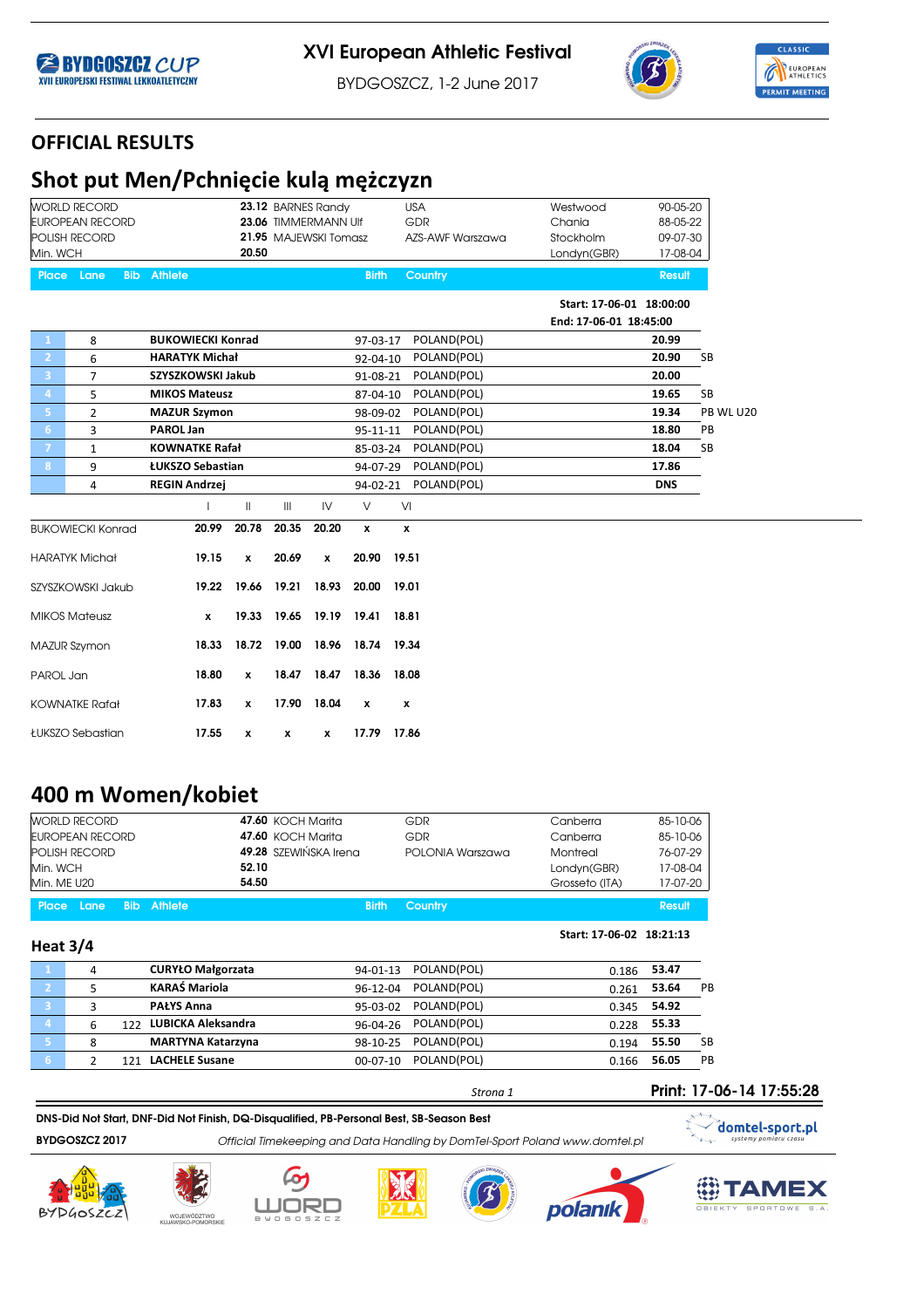| - 7                     |   | <b>WIDAWSKA Natalia</b>   | 99-12-15       | POLAND(POL)          | 0.258                    | 56.51 |    |
|-------------------------|---|---------------------------|----------------|----------------------|--------------------------|-------|----|
| Heat $4/4$              |   |                           |                |                      | Start: 17-06-02 18:28:20 |       |    |
| $\Box$ 1                | 4 | <b>ZAWRONEK Natalia</b>   | 99-02-26       | POLAND(POL)          | 0.278                    | 56.96 |    |
| $\mathbf{2}$            | 3 | <b>GACKA Kinga</b>        | $01 - 10 - 25$ | POLAND(POL)          | 0.258                    | 57.04 | PB |
| $\overline{\mathbf{3}}$ | 5 | <b>KOSIKOWSKA Paulina</b> | 01-03-07       | POLAND(POL)          | 0.252                    | 57.41 |    |
| $\overline{a}$          |   | <b>ZIEBURA Martyna</b>    | 01-01-25       | POLAND(POL)          | 0.149                    | 57.68 |    |
| 157                     | 6 | <b>ROIK Paulina</b>       |                | 00-03-26 POLAND(POL) | 0.186                    | 58.27 |    |
| 6                       | 2 | STÓJ Alicja               | $01-03-23$     | POLAND(POL)          | 0.214                    | 58.27 |    |
| -7.                     | 8 | <b>BARSZCZYK Natalia</b>  | 00-06-24       | POLAND(POL)          | 0.379                    | 58.68 |    |

| <b>Place</b>               | <b>Race/Place</b> |                | <b>Athlete</b>                | <b>Birth</b>      | Country                | <b>Result</b> |           |
|----------------------------|-------------------|----------------|-------------------------------|-------------------|------------------------|---------------|-----------|
| L                          | Heat 2            | -1             | ŚWIETY Justyna                |                   | 92-12-03 POLAND        | 51.72         |           |
| $\overline{\mathbf{2}}$    | Heat 2            | $\overline{2}$ | <b>HOŁUB Małgorzata</b>       |                   | 92-10-30 POLAND        | 52.09         |           |
| 3                          | Heat 2            | 3              | <b>BAUMGART Iga</b>           |                   | 89-04-11 POLAND        | 52.41         | <b>SB</b> |
| 4                          | Heat 1            | $\mathbf{1}$   | <b>PTAK Eweling</b>           |                   | 87-03-20 POLAND        | 52.45(1)      |           |
| 5                          | Heat 1            | $\overline{2}$ | <b>GAWORSKA Aleksandra</b>    |                   | 95-11-07 POLAND        | 52.45(7)      | PB        |
| 6                          | Heat 2            | $\overline{4}$ | <b>DABROWSKA Martyna</b>      |                   | 94-04-05 POLAND        | 52.69         |           |
| $\overline{7}$             | Heat 2            | 5              | <b>WYCISZKIEWICZ Patrycja</b> |                   | 94-01-08 POLAND        | 52.75         |           |
| 8                          | Heat 1            | 3              | <b>MURASZEWSKA Dominika</b>   |                   | 95-11-21 POLAND        | 53.02         | PB        |
| 9                          | Heat 2            | 6              | <b>MCASLAN Kirsten</b>        |                   | 93-09-01 GREAT BRITAIN | 53.19         |           |
| 10                         | Heat 2            | $\overline{7}$ | <b>WILLIAMS Sada</b>          |                   | 97-12-01 BARBADOS      | 53.26         |           |
| 11                         | Heat 1            | 4              | <b>KACZMAREK Natalia</b>      |                   | 98-01-17 POLAND        | 53.28         | PB        |
| 12                         | Heat 3            | -1             | <b>CURYŁO Małgorzata</b>      |                   | 94-01-13 POLAND        | 53.47         |           |
| 13                         | Heat <sub>3</sub> | $\overline{2}$ | <b>KARAŚ Mariola</b>          |                   | 96-12-04 POLAND        | 53.64         | PB        |
| 14                         | Heat 1            | 5              | <b>SAGANIAK Justyna</b>       |                   | 95-12-01 POLAND        | 54.51         | PB        |
| 15                         | Heat 1            | 6              | <b>MOREK Dominika</b>         |                   | 96-01-22 POLAND        | 54.54         | <b>SB</b> |
| 16                         | Heat <sub>3</sub> | 3              | <b>PAŁYS Anna</b>             |                   | 95-03-02 POLAND        | 54.92         |           |
| 17                         | Heat 1            | 7              | WRÓBLEWSKA Zofia              |                   | 95-08-01 POLAND        | 55.12         |           |
| 18                         | Heat <sub>3</sub> | 4              | <b>LUBICKA Aleksandra</b>     |                   | 96-04-26 POLAND        | 55.33         |           |
| 19                         | Heat 3            | 5              | <b>MARTYNA Katarzyna</b>      |                   | 98-10-25 POLAND        | 55.50         | <b>SB</b> |
| 20                         | Heat 3            | 6              | <b>LACHELE Susane</b>         |                   | 00-07-10 POLAND        | 56.05         | PB        |
| 21                         | Heat <sub>3</sub> | $\overline{7}$ | <b>WIDAWSKA Natalia</b>       |                   | 99-12-15 POLAND        | 56.51         |           |
| 22                         | Heat 4            | -1             | <b>ZAWRONEK Natalia</b>       |                   | 99-02-26 POLAND        | 56.96         |           |
| 23                         | Heat 4            | 2              | <b>GACKA Kinga</b>            |                   | 01-10-25 POLAND        | 57.04         | PB        |
| 24                         | Heat 4            | 3              | <b>KOSIKOWSKA Paulina</b>     |                   | 01-03-07 POLAND        | 57.41         |           |
| 25                         | Heat 4            | $\overline{A}$ | ZIEBURA Martyna               |                   | 01-01-25 POLAND        | 57.68         |           |
| 27                         | Heat 4            | 6              | STÓJ Alicja                   |                   | 01-03-23 POLAND        | 58.27         |           |
| 26                         | Heat 4            | 5              | <b>ROIK Paulina</b>           |                   | 00-03-26 POLAND        | 58.27         |           |
| 28                         | Heat 4            | $\overline{7}$ | <b>BARSZCZYK Natalia</b>      |                   | 00-06-24 POLAND        | 58.68         |           |
|                            | Heat 2            | <b>DNS</b>     | <b>EID-NASSER Salwa</b>       |                   | 98-05-23 BAHRAIN       | <b>DNS</b>    |           |
|                            | Heat 1            | <b>DNS</b>     | <b>BRYZGINA Yelizaveta</b>    |                   | 89-11-28 UKRAINE       | <b>DNS</b>    |           |
| <b>Weather conditions:</b> |                   |                |                               |                   |                        |               |           |
| temp: 21°C                 |                   |                | Humidity: 36 %                | Conditions: sunny |                        |               |           |

Strona 2 DNS-Did Not Start, DNF-Did Not Finish, DQ-Disqualified, PB-Personal Best, SB-Season Best  $\begin{picture}(120,110) \put(0,0){\line(1,0){10}} \put(15,0){\line(1,0){10}} \put(15,0){\line(1,0){10}} \put(15,0){\line(1,0){10}} \put(15,0){\line(1,0){10}} \put(15,0){\line(1,0){10}} \put(15,0){\line(1,0){10}} \put(15,0){\line(1,0){10}} \put(15,0){\line(1,0){10}} \put(15,0){\line(1,0){10}} \put(15,0){\line(1,0){10}} \put(15,0){\line$ domtel-sport.pl BYDGOSZCZ 2017 Official Timekeeping and Data Handling by DomTel-Sport Poland www.domtel.pl















Print: 17-06-14 17:55:28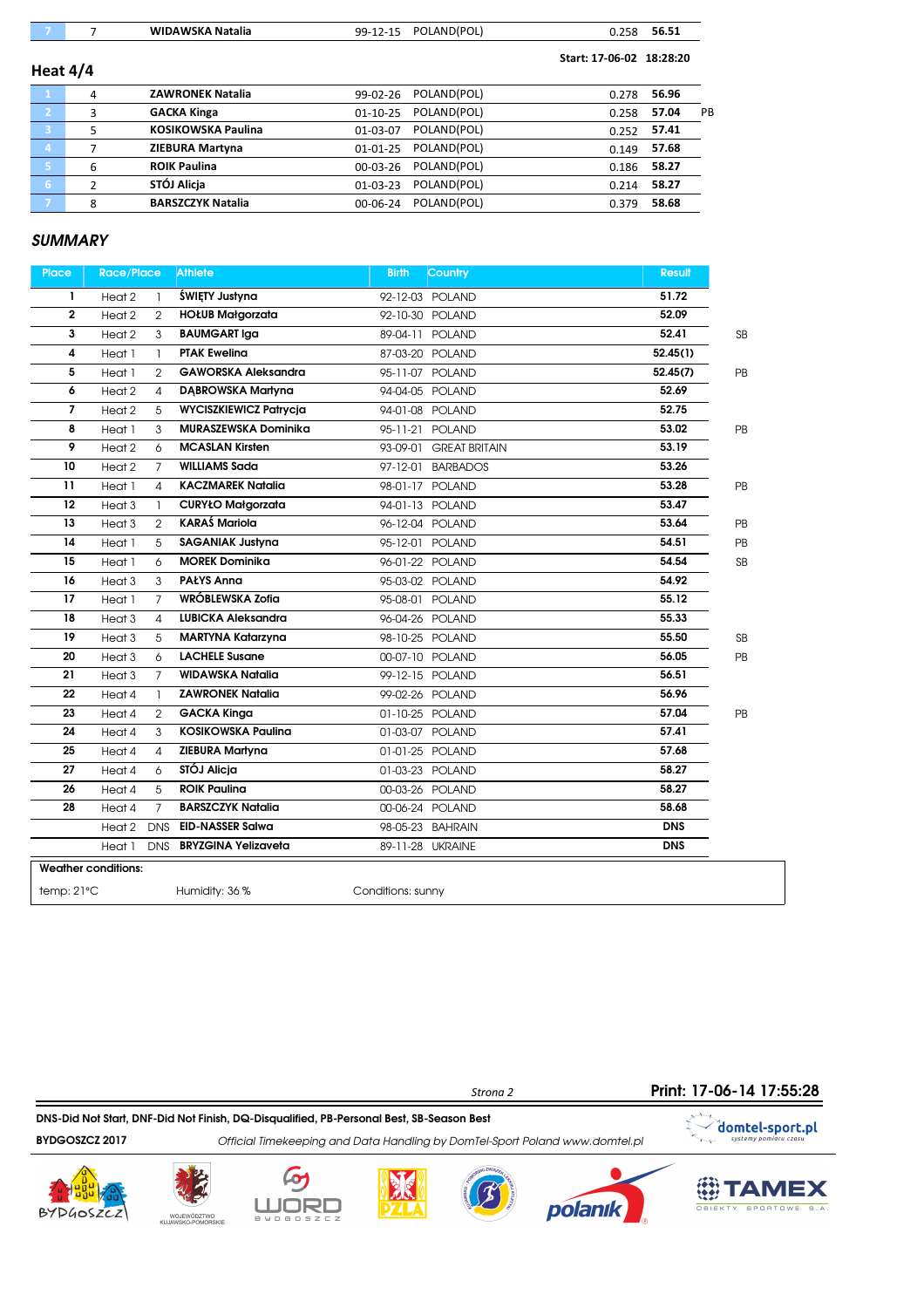# 4x100 m Men/mężczyzn

| WORLD RECORD    | 36.84                               | JAM            | London         | 12-08-1  |
|-----------------|-------------------------------------|----------------|----------------|----------|
| EUROPEAN RECORD | 37.73 NATIONAL Team                 | GBR            | Sevilla        | 99-08-29 |
| POLISH RECORD   | 39.16 -                             | AZS-AWF Kraków | Szczecin       | 08-07-05 |
| POLISH RECORD   | <b>38.31</b> - reprezentacja POLSKA |                | London         | 12-08-10 |
| Min. ME U20     | 40.25                               |                | Grosseto (ITA) | 17-07-20 |
|                 |                                     |                |                |          |

Place Lane Bib Athlete Bio and the Birth Country Result Birth Country Result

| Heat $1/1$             |                                        |                         | Start: 17-06-02 18:34:33 |               |
|------------------------|----------------------------------------|-------------------------|--------------------------|---------------|
| 5                      |                                        | POLAND B(POL)           | 0.210                    | 40.34         |
|                        | <b>KWIATKOWSKI Karol</b>               | 96-08-20                |                          |               |
|                        | <b>ADAMSKI Przemysław</b>              | 96-12-27                |                          |               |
|                        | <b>ZACZEK Artur</b>                    | 89-02-28                |                          |               |
|                        | ZIMNIEWICZ Grzegorz                    | 91-10-13                |                          |               |
| 6<br>$\overline{2}$    |                                        | POLAND U20(POL)         | 0.159                    | 41.56         |
|                        | WOŹNIAK Szymon                         | 99-08-10                |                          |               |
|                        | <b>WOJCIECHOWSKI Adrian</b>            | 98-01-12                |                          |               |
|                        | KOZŁOWSKI Przemysław                   | 98-01-22                |                          |               |
|                        | <b>WESELA Adrian</b>                   | 98-11-15                |                          |               |
| $\overline{4}$         |                                        | POLAND A(POL)           | 0.205                    | <b>DNF</b>    |
|                        | <b>KOPEĆ Dominik</b>                   | 95-03-05                |                          |               |
|                        | SŁOWIKOWSKI Przemysław                 | 93-11-20                |                          |               |
|                        | <b>ZALEWSKI Karol</b>                  | 93-08-07                |                          |               |
|                        | <b>HAMPEL Eryk</b>                     | 97-12-03                |                          |               |
| temp: 21°C             | Humidity: 35 %<br>4x100 m Women/kobiet | Conditions: sunny       |                          |               |
| <b>WORLD RECORD</b>    | 40.82                                  | <b>USA</b>              | London                   | 12-08-10      |
| <b>EUROPEAN RECORD</b> | 41.37                                  | <b>GDR</b>              | Canberra                 | 85-10-06      |
| POLISH RECORD          | 44.59 -                                | <b>Start Lublin</b>     | Grudzigdz                | 88-08-14      |
| POLISH RECORD          | 42.68 - reprezentacja POLSKA           |                         | Barcelona                | 10-08-01      |
| Min. ME U20            | 45.50                                  |                         | Grosseto (ITA)           | 17-07-20      |
| Place Lane             | <b>Bib</b> Athlete                     | <b>Birth</b><br>Country |                          | <b>Result</b> |
| Heat $1/1$             |                                        |                         | Start: 17-06-02 18:42:15 |               |
| 4                      |                                        | POLAND(POL)             | 0.229                    | 43.79         |
|                        | POPOWICZ-DRAPAŁA Marika                | 88-04-28                |                          |               |
|                        | ZAGAJEWSKA Karolina                    | 93-04-05                |                          |               |
|                        | KIEŁBASIŃSKA Anna                      | 90-06-26                |                          |               |
|                        | SWOBODA Ewa                            | 97-07-26                |                          |               |
| 5<br>2                 |                                        | POLAND U23(POL)         | 0.204                    | 45.07         |
|                        | OCHOCKA Ewa                            | 96-01-17                |                          |               |
|                        | CIBA Kamila                            | 95-03-29                |                          |               |
|                        | WRONKA Magdalena                       | 95-01-01                |                          |               |
|                        |                                        |                         |                          |               |

Weather conditions: temp: 21°C Humidity: 35 % Conditions: sunny









KURZ Daria 97-02-23





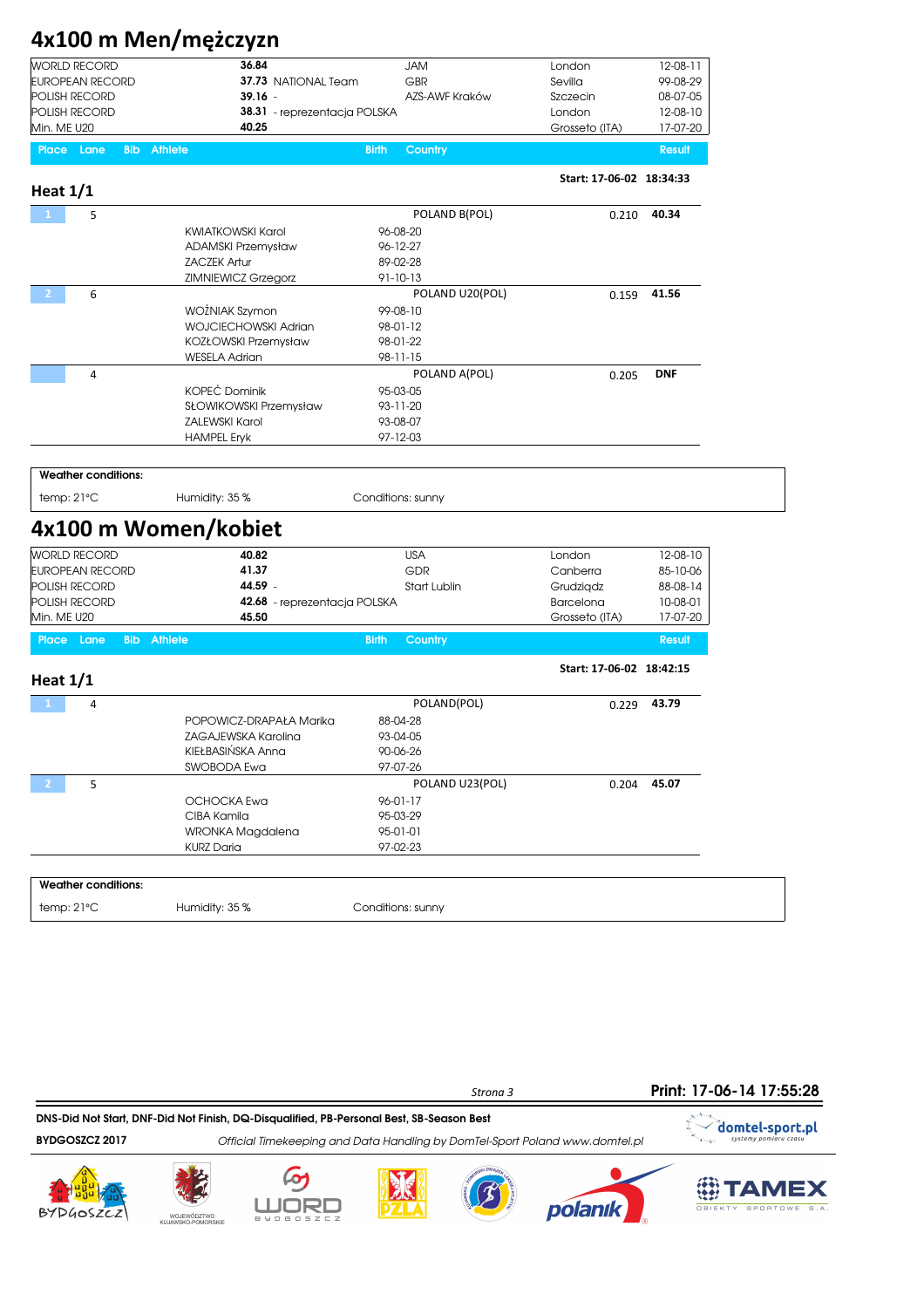# 400 m Hurdles Men/ppł mężczyzn

| WORLD RECORD         | 46.78 YOUNG Kevin      | USA                 | Barcelona      | 92-08-06 |
|----------------------|------------------------|---------------------|----------------|----------|
| EUROPEAN RECORD      | 47.37 DIAGANA Stephane | FRA                 | Lausanne       | 95-07-05 |
| <b>POLISH RECORD</b> | 48.12 PLAWGO Marek     | <b>WARSZAWIANKA</b> | Osaka          | 07-08-28 |
| Min. WCH             | 49.35                  |                     | Londyn(GBR)    | 17-08-04 |
| Min. ME U20          | 52.40                  |                     | Grosseto (ITA) | 17-07-20 |
|                      |                        |                     |                |          |

Place Lane Bib Athlete Birth Country Birth Country Result

### Heat 1/1

Start: 17-06-02 18:51:36

Start: 17-06-02 18:59:57

|                | 6 | <b>LAHOULOU Abdelmalik</b> | 92-05-07 | ALGERIA(ALG)              | 0.253 | 49.34      | SB |
|----------------|---|----------------------------|----------|---------------------------|-------|------------|----|
| $\overline{2}$ | 5 | <b>GREEN Jack</b>          | 91-10-06 | <b>GREAT BRITAIN(GBR)</b> | 0.189 | 49.75      |    |
| B              | 3 | <b>RODGER Sebastian</b>    | 91-06-29 | <b>GREAT BRITAIN(GBR)</b> | 0.235 | 49.86      |    |
| $\overline{4}$ |   | <b>LAMBRUGHI Mario</b>     | 92-02-05 | ITALY(ITA)                | 0.276 | 50.09      | SB |
| 67             |   | <b>AZIZI Zied</b>          | 91-06-11 | TUNISIA(TUN)              | 0.224 | 50.44      | PB |
| 6              | 4 | <b>BRYLINSKI Robert</b>    | 91-04-02 | POLAND(POL)               | 0.240 | 51.47      |    |
| 7              | 9 | <b>NECHYPORENKO Denys</b>  | 90-01-07 | UKRAINE(UKR)              | 0.358 | 51.93      |    |
|                | 8 | <b>ADAMCZYK Patryk</b>     | 94-01-05 | POLAND(POL)               |       | <b>DNS</b> |    |
|                |   |                            |          |                           |       |            |    |

Weather conditions:

temp: 21°C Humidity: 36 % Conditions: sunny

### 3000 m steeplechase Men/prz. M im. B.Mali

| <b>WORLD RECORD</b>              | 7:53.63 SHAHEEN Saif Saaeed<br><b>QAT</b>      | <b>Bruxelles</b> | 04-09-03 |
|----------------------------------|------------------------------------------------|------------------|----------|
| EUROPEAN RECORD                  | 8:00.09 MEKHISSI-BENABBAD Ma FRA               | Paris            | 13-07-06 |
| <b>EUROPEAN RECORD</b>           | 8:01.18 TAHRI Bouabdellah<br>FRA               | <b>Berlin</b>    | 09-08-18 |
| <b>POLISH RECORD</b>             | 8:09.11 MALINOWSKI Bronisław OLIMPIA Grudziądz | Montreal         | 76-07-28 |
| Min. WCH                         | 8:24.00                                        | Londyn(GBR)      | 17-08-04 |
| Min. ME U20                      | 9:03.00                                        | Grosseto (ITA)   | 17-07-20 |
| Place Lane<br><b>Bib</b> Athlete | Country<br><b>Birth</b>                        |                  | Result   |

| Heat 1/1 |  |
|----------|--|
|          |  |

| .            |                |                                |          |                           |            |     |
|--------------|----------------|--------------------------------|----------|---------------------------|------------|-----|
|              | 8              | <b>KEMBOI Clement</b>          | 92-01-01 | KENYA(KEN)                | 8:35.82    |     |
| $\mathbf{2}$ | 10             | <b>SOLOMON Napoleon</b>        | 94-02-14 | SWEDEN(SWE)               | 8:37.01    |     |
| 3            | 6              | <b>HOPKINS Jonathan</b>        | 92-06-03 | <b>GREAT BRITAIN(GBR)</b> | 8:42.39    |     |
| 4            | 9              | <b>KIPKOSGEI Nelson</b>        | 93-03-09 | BAHRAIN(BRN)              | 8:53.69    |     |
| -51          | 4              | <b>DANI Aron</b>               | 91-01-27 | HUNGARY(HUN)              | 8:54.67    | -SB |
| 6            | 7              | <b>KACZMAREK Mateusz</b>       | 96-03-19 | POLAND(POL)               | 9:13.72    |     |
|              | 11             | <b>DWORCZAK Nikodem</b><br>129 | 98-03-02 | POLAND(POL)               | 9:14.53    | PB  |
| 8            | $\overline{2}$ | WRÓBEL Jakub                   | 99-09-10 | POLAND(POL)               | 9:20.90    |     |
| 9            | 1              | <b>BOGUCKI Norbert</b>         | 99-10-30 | POLAND(POL)               | 9:34.13    |     |
|              | 3              | <b>NOWAK Dariusz</b>           | 97-11-21 | POLAND(POL)               | <b>DNS</b> |     |
|              | 5              | <b>ROSTYKUS Roman</b>          | 91-08-18 | UKRAINE(UKR)              | <b>DNF</b> |     |
|              |                |                                |          |                           |            |     |

Weather conditions:

temp: 21°C 

Humidity: 35 %

Humidity: 35 %

Conditions: sunny

Print: 17-06-14 17:55:28

T-

DNS-Did Not Start, DNF-Did Not Finish, DQ-Disqualified, PB-Personal Best, SB-Season Best

BYDGOSZCZ 2017 **Official Timekeeping and Data Handling by DomTel-Sport Poland www.domtel.pl** 











Strona 4



domtel-sport.pl

SPORTOWE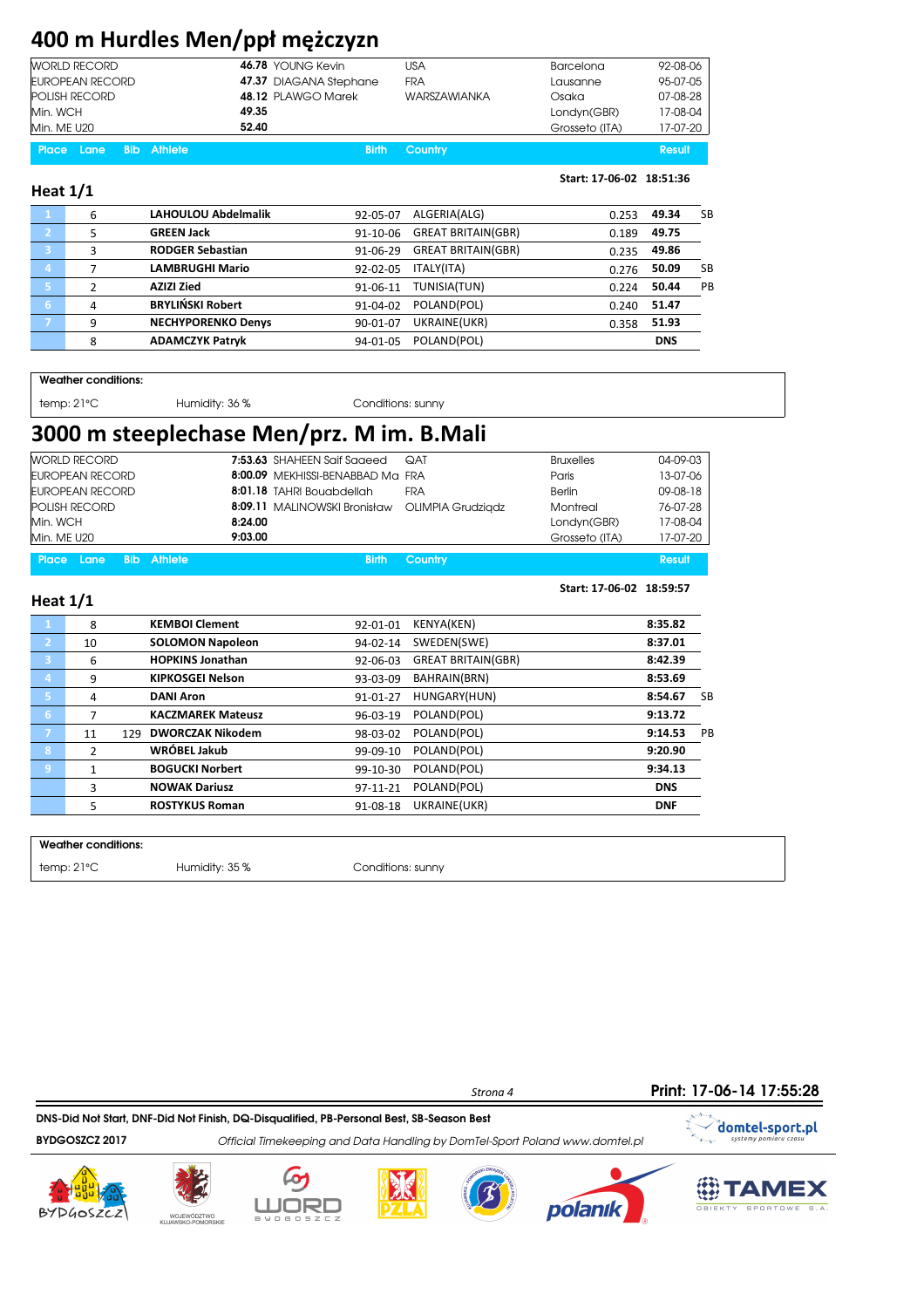# 400 m Men/mężczyzn

| <b>WORLD RECORD</b>  | 43.03 VAN NIEKERK Wayde | <b>RSA</b>    | Rio de Janeiro (BRA 16-08-14 |          |
|----------------------|-------------------------|---------------|------------------------------|----------|
| EUROPEAN RECORD      | 44.33 SCHÖNLEBE Thomas  | GDR           | Roma                         | 87-09-03 |
| <b>POLISH RECORD</b> | 44.62 CZUBAK Tomasz     | SKRA Warszawa | Seville                      | 99-08-24 |
| Min. WCH             | 45.50                   |               | Londyn(GBR)                  | 17-08-04 |
| Min. ME U20          | 47.80                   |               | Grosseto (ITA)               | 17-07-20 |

|  | <b>Place Lane Bib Athlete</b> | <b>Birth Country</b> | Result |
|--|-------------------------------|----------------------|--------|
|  |                               |                      |        |

#### Heat 1/2

#### Start: 17-06-02 19:17:26

|                | 6              | <b>MWERESA Bonface</b>       | $93 - 11 - 13$ | KENYA(KEN)  | 0.195 | 46.22 | <b>SB</b> |
|----------------|----------------|------------------------------|----------------|-------------|-------|-------|-----------|
| $\overline{2}$ | 3              | <b>KOWALUK Dariusz</b>       | 96-04-16       | POLAND(POL) |       | 46.90 | PB        |
| -3             | 7              | <b>CHOJNOWSKI Bartłomiej</b> | 93-09-24       | POLAND(POL) | 0.269 | 47.50 | <b>SB</b> |
| $\overline{4}$ | 5              | <b>ZIMNY Tymoteusz</b>       | 98-03-14       | POLAND(POL) | 0.204 | 47.55 | <b>SB</b> |
| 5.             | 4              | WAŚCIŃSKI Przemysław         | 95-03-29       | POLAND(POL) | 0.266 | 47.95 |           |
| 16.            | 8              | <b>HOŁUB Maciej</b>          | 98-01-30       | POLAND(POL) | 0.251 | 48.18 | PB        |
| 7              | $\mathfrak{p}$ | <b>SMOLNICKI Łukasz</b>      | 95-01-27       | POLAND(POL) | 0.188 | 48.25 | <b>SB</b> |
| $\overline{8}$ |                | <b>KUŚNIERZ Piotr</b>        | 94-02-05       | POLAND(POL) | 0.160 | 48.71 |           |
| 9              | 9              | <b>MROCZEK Kamil</b>         | 97-04-26       | POLAND(POL) | 0.268 | 49.81 | <b>SB</b> |
|                |                |                              |                |             |       |       |           |

#### Heat 2/2

#### Start: 17-06-02 19:24:09

| $\mathbf{1}$            | 4 | <b>OMELKO Rafał</b>         | 89-01-16       | POLAND(POL)               | 0.201 | 46.12       |           |
|-------------------------|---|-----------------------------|----------------|---------------------------|-------|-------------|-----------|
| - 21                    | 9 | <b>RUZIC Mateo</b>          | 94-09-16       | CROATIA(CRO)              | 0.137 | 46.28       | PB        |
| $\overline{\mathbf{3}}$ | 5 | DUSZYŃSKI Kajetan           | 95-05-12       | POLAND(POL)               | 0.187 | 46.52       |           |
| $\overline{a}$          | 3 | <b>HUTSOL Yevhen</b>        | $90 - 05 - 13$ | UKRAINE(UKR)              | 0.188 | 46.70       |           |
| 5                       | 6 | <b>SUWARA Wiktor</b>        | 96-07-24       | POLAND(POL)               | 0.163 | 46.91       |           |
| 6                       | 8 | <b>DOBEK Patryk</b>         | $94 - 02 - 13$ | POLAND(POL)               | 0.181 | 47.16       | <b>SB</b> |
| - 7                     | C | <b>KRAWCZUK Łukasz</b>      | 89-06-15       | POLAND(POL)               | 0.153 | 47.29       |           |
| 8                       |   | <b>JAROS Andrzej</b>        | 90-07-19       | POLAND(POL)               | 0.179 | 47.45       |           |
| 9                       | 1 | <b>RHODEN-STEVENS Jamal</b> | 94-04-27       | <b>GREAT BRITAIN(GBR)</b> |       | 0.154 47.49 |           |
|                         |   |                             |                |                           |       |             |           |

#### **SUMMARY**

| <b>Place</b>   | <b>Race/Place</b>          |                | <b>Athlete</b>               | Country<br><b>Birth</b>          | <b>Result</b> |           |
|----------------|----------------------------|----------------|------------------------------|----------------------------------|---------------|-----------|
| L              | Heat 2                     |                | <b>OMELKO Rafał</b>          | 89-01-16 POLAND                  | 46.12         |           |
| $\overline{2}$ | Heat 1                     |                | <b>MWERESA Bonface</b>       | 93-11-13 KENYA                   | 46.22         | <b>SB</b> |
| 3              | Heat 2                     | $\overline{2}$ | <b>RUZIC Mateo</b>           | 94-09-16 CROATIA                 | 46.28         | PB        |
| 4              | Heat 2                     | 3              | DUSZYŃSKI Kajetan            | 95-05-12 POLAND                  | 46.52         |           |
| 5              | Heat 2                     | 4              | <b>HUTSOL Yevhen</b>         | 90-05-13 UKRAINE                 | 46.70         |           |
| 6              | Heat 1                     | 2              | <b>KOWALUK Dariusz</b>       | 96-04-16 POLAND                  | 46.90         | PB        |
| 7              | Heat 2                     | 5              | <b>SUWARA Wiktor</b>         | 96-07-24 POLAND                  | 46.91         |           |
| 8              | Heat 2                     | 6              | <b>DOBEK Patrvk</b>          | 94-02-13 POLAND                  | 47.16         | <b>SB</b> |
| 9              | Heat 2                     | $\overline{7}$ | <b>KRAWCZUK Łukasz</b>       | 89-06-15 POLAND                  | 47.29         |           |
| 10             | Heat 2                     | 8              | <b>JAROS Andrzej</b>         | 90-07-19 POLAND                  | 47.45         |           |
| 11             | Heat 2                     | 9              | <b>RHODEN-STEVENS Jamal</b>  | <b>GREAT BRITAIN</b><br>94-04-27 | 47.49         |           |
| 12             | Heat 1                     | 3              | <b>CHOJNOWSKI Bartłomiei</b> | 93-09-24 POLAND                  | 47.50         | <b>SB</b> |
| 13             | Heat 1                     | 4              | <b>ZIMNY Tymoteusz</b>       | 98-03-14 POLAND                  | 47.55         | <b>SB</b> |
| 14             | Heat 1                     | 5              | WAŚCIŃSKI Przemysław         | 95-03-29 POLAND                  | 47.95         |           |
| 15             | Heat 1                     | 6              | <b>HOŁUB Maciej</b>          | 98-01-30 POLAND                  | 48.18         | PB        |
| 16             | Heat 1                     | 7              | <b>SMOLNICKI Łukasz</b>      | 95-01-27 POLAND                  | 48.25         | <b>SB</b> |
| 17             | Heat 1                     | 8              | <b>KUŚNIERZ Piotr</b>        | 94-02-05 POLAND                  | 48.71         |           |
| 18             | Heat 1                     | 9              | <b>MROCZEK Kamil</b>         | 97-04-26 POLAND                  | 49.81         | <b>SB</b> |
|                | <b>Weather conditions:</b> |                |                              |                                  |               |           |
| temp:21°C      |                            |                | Humidity: 36 %               | Conditions: sunny                |               |           |

### Print: 17-06-14 17:55:28

DNS-Did Not Start, DNF-Did Not Finish, DQ-Disqualified, PB-Personal Best, SB-Season Best

BYDGOSZCZ 2017 Official Timekeeping and Data Handling by DomTel-Sport Poland www.domtel.pl











Strona 5



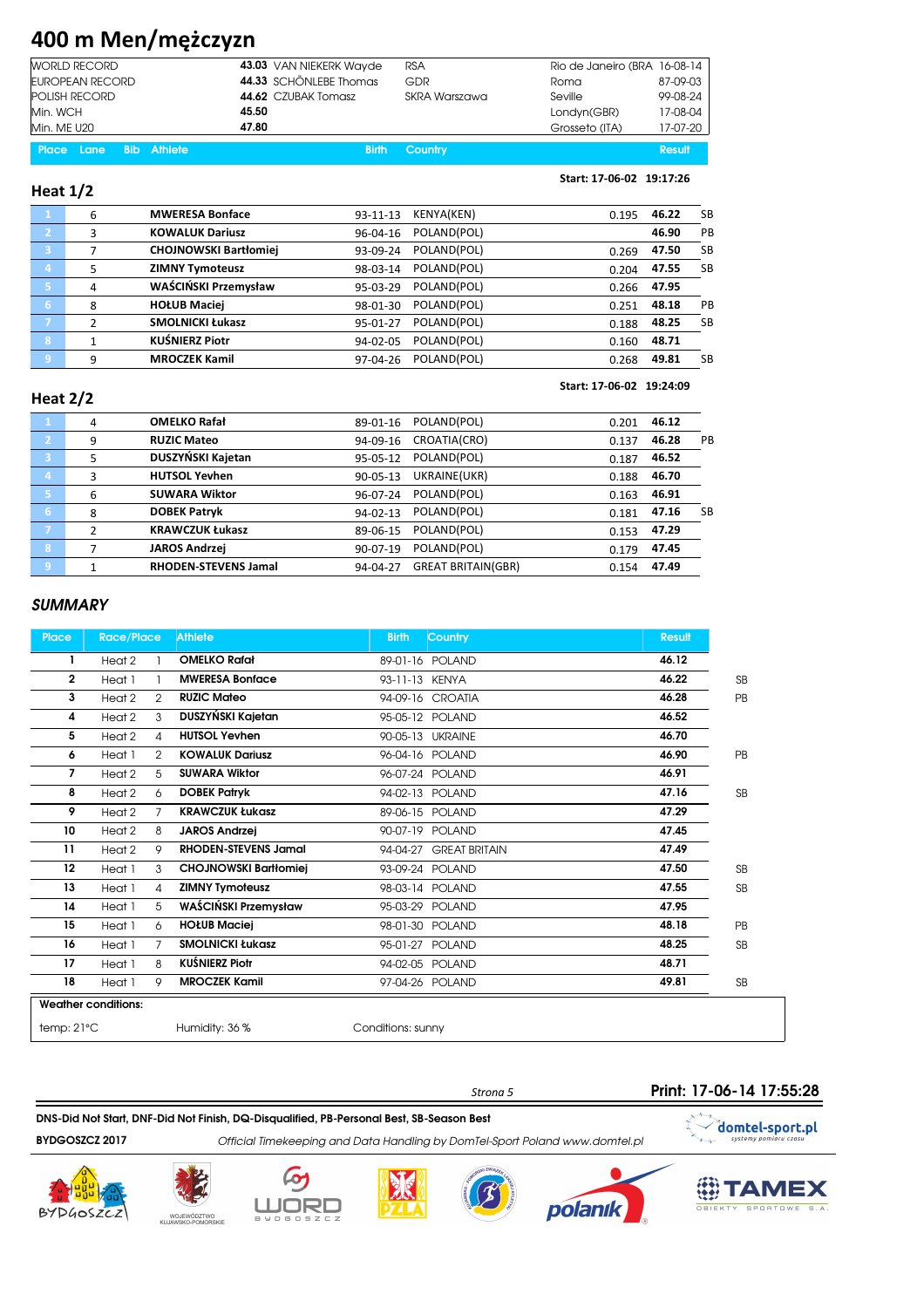# 400 m Women/kobiet

| <b>WORLD RECORD</b>  | <b>47.60 KOCH Marita</b> | GDR              | Canberra       | 85-10-06 |
|----------------------|--------------------------|------------------|----------------|----------|
| EUROPEAN RECORD      | <b>47.60 KOCH Marita</b> | GDR              | Canberra       | 85-10-06 |
| <b>POLISH RECORD</b> | 49.28 SZEWIŃSKA Irena    | POLONIA Warszawa | Montreal       | 76-07-29 |
| Min. WCH             | 52.10                    |                  | Londyn(GBR)    | 17-08-04 |
| Min. ME U20          | 54.50                    |                  | Grosseto (ITA) | 17-07-20 |

|  | <b>Place Lane Bib Athlete</b> | Result<br><b>Birth Country</b> |  |
|--|-------------------------------|--------------------------------|--|
|  |                               |                                |  |

#### Heat 1/4

#### Start: 17-06-02 19:28:58

|   | <b>PTAK Ewelina</b>         | 87-03-20 | POLAND(POL)  | 0.199 | 52.45      |           |
|---|-----------------------------|----------|--------------|-------|------------|-----------|
| 8 | <b>GAWORSKA Aleksandra</b>  | 95-11-07 | POLAND(POL)  | 0.195 | 52.45      | PB        |
| 4 | <b>MURASZEWSKA Dominika</b> | 95-11-21 | POLAND(POL)  | 0.615 | 53.02      | <b>PB</b> |
| 3 | <b>KACZMAREK Natalia</b>    | 98-01-17 | POLAND(POL)  | 0.198 | 53.28      | <b>PB</b> |
| 9 | <b>SAGANIAK Justyna</b>     | 95-12-01 | POLAND(POL)  | 0.375 | 54.51      | PB        |
| 6 | <b>MOREK Dominika</b>       | 96-01-22 | POLAND(POL)  | 0.191 | 54.54      | SB        |
| ⇁ | WRÓBLEWSKA Zofia            | 95-08-01 | POLAND(POL)  | 0.245 | 55.12      |           |
|   | <b>BRYZGINA Yelizaveta</b>  | 89-11-28 | UKRAINE(UKR) |       | <b>DNS</b> |           |
|   |                             |          |              |       |            |           |

#### Heat 2/4

#### Start: 17-06-02 19:34:47

|                | 4 | ŚWIETY Justyna                | $92 - 12 - 03$ | POLAND(POL)               | 0.246 | 51.72      |    |
|----------------|---|-------------------------------|----------------|---------------------------|-------|------------|----|
| $\overline{2}$ |   | <b>HOŁUB Małgorzata</b>       | 92-10-30       | POLAND(POL)               | 0.283 | 52.09      |    |
| 3              |   | <b>BAUMGART Iga</b>           | 89-04-11       | POLAND(POL)               | 0.212 | 52.41      | SB |
| $\overline{4}$ | 6 | DABROWSKA Martyna             | 94-04-05       | POLAND(POL)               | 0.301 | 52.69      |    |
| Ι5.            | ∍ | <b>WYCISZKIEWICZ Patrycia</b> | 94-01-08       | POLAND(POL)               | 0.169 | 52.75      |    |
| 6              | 9 | <b>MCASLAN Kirsten</b>        | 93-09-01       | <b>GREAT BRITAIN(GBR)</b> | 0.225 | 53.19      |    |
|                | 8 | <b>WILLIAMS Sada</b>          | 97-12-01       | BARBADOS(BAR)             | 0.371 | 53.26      |    |
|                | 3 | <b>EID-NASSER Salwa</b>       | 98-05-23       | BAHRAIN(BRN)              |       | <b>DNS</b> |    |
|                |   |                               |                |                           |       |            |    |

Print: 17-06-14 17:55:28

DNS-Did Not Start, DNF-Did Not Finish, DQ-Disqualified, PB-Personal Best, SB-Season Best

BYDGOSZCZ 2017 Official Timekeeping and Data Handling by DomTel-Sport Poland www.domtel.pl











Strona 6

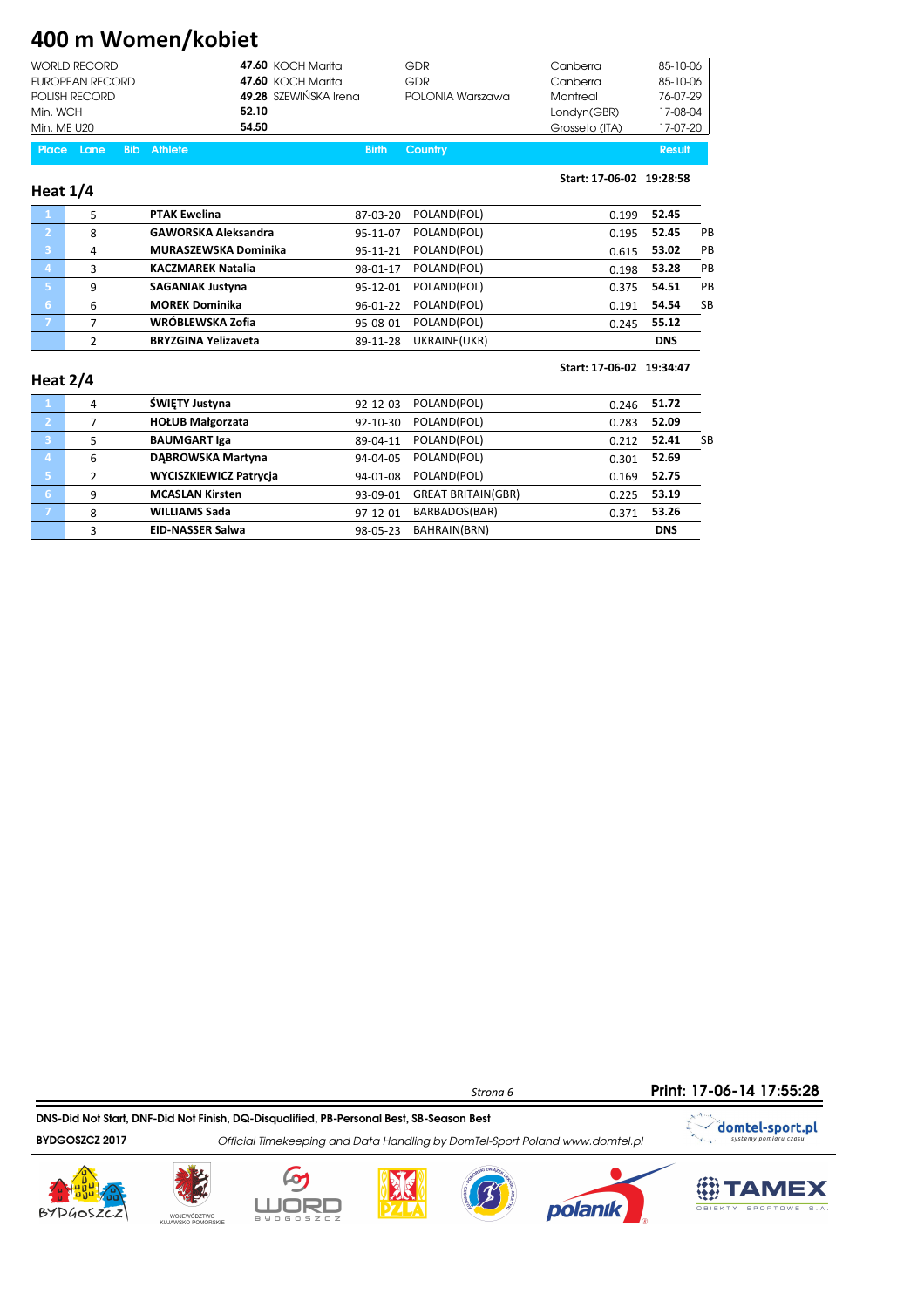| <b>Place</b> | <b>Race/Place</b>                   | <b>Athlete</b>                | <b>Birth</b><br><b>Country</b>   | <b>Result</b> |    |
|--------------|-------------------------------------|-------------------------------|----------------------------------|---------------|----|
| 1            | Heat <sub>2</sub><br>-1             | ŚWIETY Justyna                | 92-12-03 POLAND                  | 51.72         |    |
| $\mathbf{2}$ | Heat <sub>2</sub><br>2              | <b>HOŁUB Małgorzata</b>       | 92-10-30 POLAND                  | 52.09         |    |
| 3            | Heat <sub>2</sub><br>3              | <b>BAUMGART Iga</b>           | 89-04-11 POLAND                  | 52.41         | SB |
| 4            | Heat 1<br>1                         | <b>PTAK Eweling</b>           | 87-03-20 POLAND                  | 52.45(1)      |    |
| 5            | Heat 1<br>$\mathcal{P}$             | <b>GAWORSKA Aleksandra</b>    | 95-11-07 POLAND                  | 52.45(7)      | PB |
| 6            | Heat <sub>2</sub><br>4              | <b>DABROWSKA Martyna</b>      | 94-04-05 POLAND                  | 52.69         |    |
| 7            | Heat 2<br>5                         | <b>WYCISZKIEWICZ Patrycja</b> | 94-01-08 POLAND                  | 52.75         |    |
| 8            | Heat 1<br>3                         | MURASZEWSKA Dominika          | 95-11-21 POLAND                  | 53.02         | PB |
| 9            | Heat <sub>2</sub><br>6              | <b>MCASLAN Kirsten</b>        | 93-09-01<br><b>GREAT BRITAIN</b> | 53.19         |    |
| 10           | Heat <sub>2</sub><br>$\overline{7}$ | <b>WILLIAMS Sada</b>          | 97-12-01<br><b>BARBADOS</b>      | 53.26         |    |
| 11           | Heat 1<br>4                         | <b>KACZMAREK Natalia</b>      | 98-01-17 POLAND                  | 53.28         | PB |
| 12           | Heat <sub>3</sub><br>$\mathbf{1}$   | <b>CURYŁO Małgorzata</b>      | 94-01-13 POLAND                  | 53.47         |    |
| 13           | Heat 3<br>2                         | <b>KARAŚ Mariola</b>          | 96-12-04 POLAND                  | 53.64         | PB |
| 14           | Heat 1<br>5                         | <b>SAGANIAK Justyna</b>       | 95-12-01 POLAND                  | 54.51         | PB |
| 15           | Heat 1<br>6                         | <b>MOREK Dominika</b>         | 96-01-22 POLAND                  | 54.54         | SB |
| 16           | Heat <sub>3</sub><br>3              | <b>PAŁYS Anna</b>             | 95-03-02 POLAND                  | 54.92         |    |
| 17           | Heat 1<br>$\overline{7}$            | WRÓBLEWSKA Zofia              | 95-08-01 POLAND                  | 55.12         |    |
| 18           | Heat 3<br>4                         | <b>LUBICKA Aleksandra</b>     | 96-04-26 POLAND                  | 55.33         |    |
| 19           | Heat <sub>3</sub><br>5              | <b>MARTYNA Katarzyna</b>      | 98-10-25 POLAND                  | 55.50         | SB |
| 20           | Heat 3<br>6                         | <b>LACHELE Susane</b>         | 00-07-10 POLAND                  | 56.05         | PB |
| 21           | $\overline{7}$<br>Heat 3            | <b>WIDAWSKA Natalia</b>       | 99-12-15 POLAND                  | 56.51         |    |
| 22           | Heat 4<br>1                         | <b>ZAWRONEK Natalia</b>       | 99-02-26 POLAND                  | 56.96         |    |
| 23           | Heat 4<br>2                         | <b>GACKA Kinga</b>            | 01-10-25 POLAND                  | 57.04         | PB |
| 24           | Heat 4<br>3                         | <b>KOSIKOWSKA Paulina</b>     | 01-03-07 POLAND                  | 57.41         |    |
| 25           | Heat 4<br>4                         | <b>ZIEBURA Martyna</b>        | 01-01-25 POLAND                  | 57.68         |    |
| 27           | Heat 4<br>6                         | STÓJ Alicja                   | 01-03-23 POLAND                  | 58.27         |    |
| 26           | 5<br>Heat 4                         | <b>ROIK Paulina</b>           | 00-03-26 POLAND                  | 58.27         |    |
| 28           | $\overline{7}$<br>Heat 4            | <b>BARSZCZYK Natalia</b>      | 00-06-24 POLAND                  | 58.68         |    |
|              | Heat 2<br><b>DNS</b>                | <b>EID-NASSER Salwa</b>       | 98-05-23 BAHRAIN                 | <b>DNS</b>    |    |
|              | Heat 1<br><b>DNS</b>                | <b>BRYZGINA Yelizaveta</b>    | 89-11-28 UKRAINE                 | <b>DNS</b>    |    |
|              | <b>Weather conditions:</b>          |                               |                                  |               |    |

temp: 21°C Humidity: 36 % Conditions: sunny

# 800 m Men/mężczyzn

| <b>WORLD RECORD</b>    | 1:40.91 RUDISHA David    | <b>KEN</b>     | London         | 12-08-09   |
|------------------------|--------------------------|----------------|----------------|------------|
| <b>EUROPEAN RECORD</b> | 1:41.11 KIPKETER Wilson  | DEN            | Cologne        | 97-08-24   |
| <b>POLISH RECORD</b>   | 1:43.22 CZAPIEWSKI Paweł | LUBUSZ Słubice | Zurich         | $01-08-17$ |
| Min. WCH               | 1:45.60                  |                | Londyn(GBR)    | 17-08-04   |
| Min. ME U20            | 1:49.50                  |                | Grosseto (ITA) | 17-07-20   |
|                        |                          |                |                |            |

Place Lane Bib Athlete Birth Country Birth Country Birth Country Result

#### Start: 17-06-02 19:42:10

| Heat $1/1$              |    |                            |                |                            |         |
|-------------------------|----|----------------------------|----------------|----------------------------|---------|
| 74                      | 11 | <b>ROZMYS Michał</b>       | 95-03-13       | POLAND(POL)                | 1:48.78 |
| $\overline{2}$          | 4  | <b>LEARMONTH Guy</b>       | 92-04-20       | <b>GREAT BRITAIN(GBR)</b>  | 1:49.48 |
| $\overline{\mathbf{3}}$ | 5  | <b>KUCIAPSKI Artur</b>     | 93-12-26       | POLAND(POL)                | 1:50.00 |
| $\overline{4}$          |    | <b>KUBISTA Jan</b>         | $90 - 09 - 23$ | <b>CZECH REPUBLIC(CZE)</b> | 1:50.02 |
| -5                      | 3  | <b>MELLY Edwin</b>         | 94-04-23       | <b>KENYA(KEN)</b>          | 1:51.40 |
| 6                       | 12 | <b>WYRZYKIEWICZ Adrian</b> | 95-11-06       | POLAND(POL)                | 1:51.59 |
| $\overline{7}$          | 8  | <b>MASCOLL Anthonio</b>    | 93-01-17       | BARBADOS(BAR)              | 1:51.96 |
| 8                       | 1  | <b>HANSEN Kristian</b>     | 96-08-15       | DENMARK(DEN)               | 1:52.42 |
| $\overline{9}$          | 2  | <b>BAŁDYKA Jakub</b>       | 96-04-13       | POLAND(POL)                | 1:53.02 |
| 10                      | 14 | <b>SULLIVAN Tom</b>        | 92-03-15       | AUSTRALIA(AUS)             | 1:53.26 |

### DNS-Did Not Start, DNF-Did Not Finish, DQ-Disqualified, PB-Personal Best, SB-Season Best

BYDGOSZCZ 2017 Official Timekeeping and Data Handling by DomTel-Sport Poland www.domtel.pl











Strona 7



bod.

 $\mathbf{V}_{\text{max}}$ 

Print: 17-06-14 17:55:28

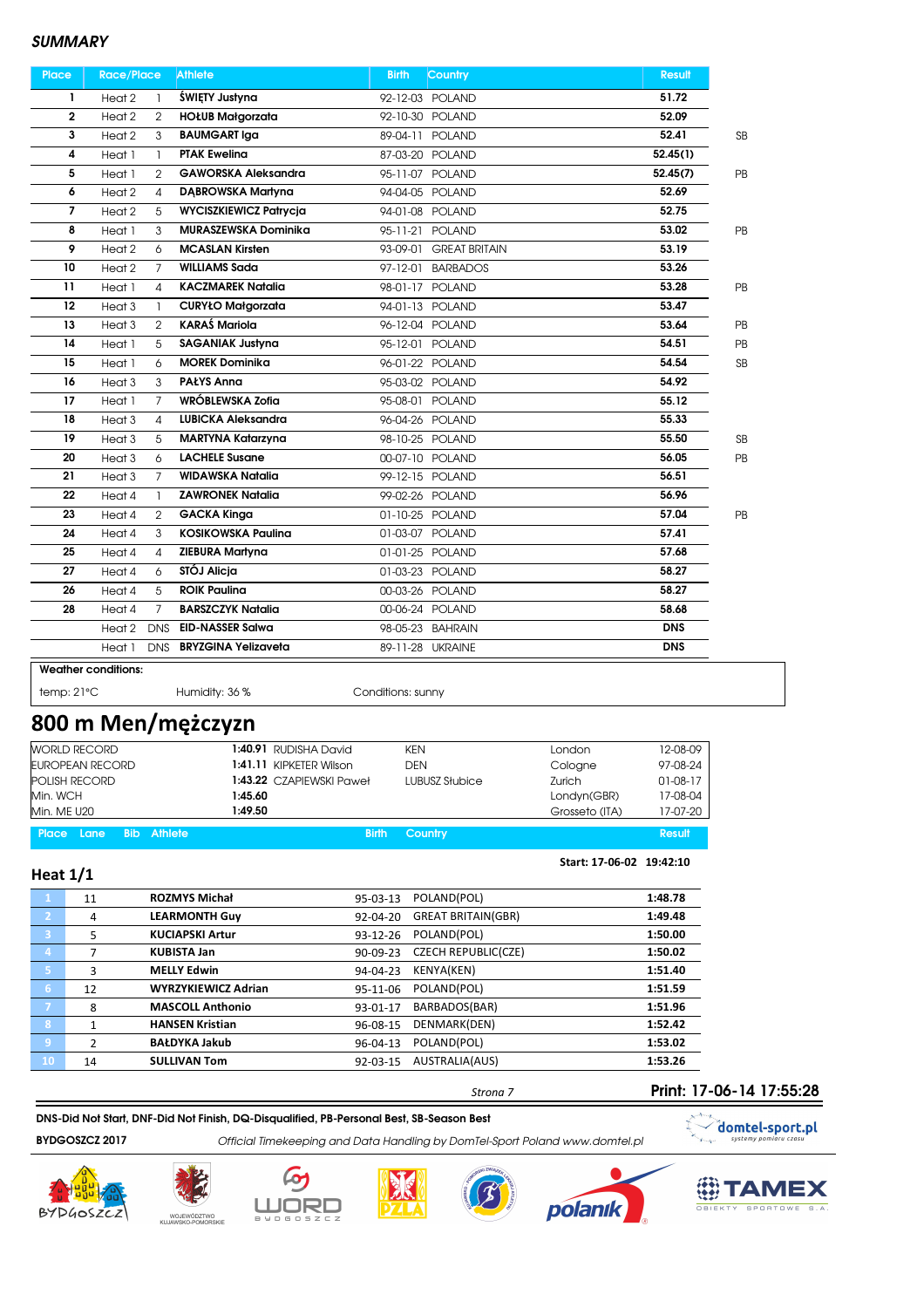| 11                                     | 15                         |            | <b>AUGUSTYNIAK Jakub</b>                       | 01-09-04             | POLAND(POL)                |                          | 1:54.01        | PB              |
|----------------------------------------|----------------------------|------------|------------------------------------------------|----------------------|----------------------------|--------------------------|----------------|-----------------|
| 12                                     | 10                         |            | <b>KORYCKI Patryk</b>                          | 99-05-14             | POLAND(POL)                |                          | 1:55.05        | SB              |
| 13                                     | 13                         |            | <b>KARNICKI Adam</b>                           | 95-09-01             | POLAND(POL)                |                          | 1:57.51        |                 |
|                                        | 6                          |            | <b>GILES Elliot</b>                            | 94-05-26             | <b>GREAT BRITAIN(GBR)</b>  |                          | <b>DNS</b>     |                 |
|                                        | 9                          |            | 9 BAĆMAGA Dominik                              | 94-05-16             | POLAND(POL)                |                          | <b>DNF</b>     |                 |
|                                        | Miedzyczasy                |            |                                                |                      |                            |                          |                |                 |
|                                        |                            |            | 52.29 (52.29)<br>400m 9 BAĆMAGA Dominik        |                      |                            |                          |                |                 |
|                                        | <b>Weather conditions:</b> |            |                                                |                      |                            |                          |                |                 |
| temp: 20°C                             |                            |            | Humidity: 37 %                                 | Conditions: sunny    |                            |                          |                |                 |
|                                        |                            |            | 100 m Men/mężczyzn                             |                      |                            |                          |                |                 |
|                                        | <b>WORLD RECORD</b>        |            | 9.58(+0.9) BOLT Usain                          |                      | <b>JAM</b>                 | <b>Berlin</b>            | 09-08-16       |                 |
|                                        | <b>EUROPEAN RECORD</b>     |            | 9.86 $*(+1.8)$ VICAUT Jimmy                    |                      | <b>FRA</b>                 | Montreuil                | 16-06-07       |                 |
|                                        | <b>EUROPEAN RECORD</b>     |            | 9.86(1.3) VICAUT Jimmy                         |                      | <b>FRA</b>                 | Paris St Denis           | 15-07-04       |                 |
|                                        | POLISH RECORD              |            | 10.00(+2.0) WORONIN Marian                     |                      | CWKS Legia Warszawa        | Warszawa                 | 84-06-09       |                 |
| Min. WCH                               |                            |            | 10.12                                          |                      |                            | Londyn(GBR)              | 17-08-04       |                 |
| Min. ME U20                            |                            |            | 10.65                                          |                      |                            | Grosseto (ITA)           | 17-07-20       |                 |
| <b>Place</b>                           | Lane                       | <b>Bib</b> | <b>Athlete</b>                                 | <b>Birth</b>         | <b>Country</b>             |                          | <b>Result</b>  |                 |
| Heat $1/3$                             |                            |            |                                                | $Wind: +1.5 M/S$     |                            | Start: 17-06-02 19:52:59 |                |                 |
| 1                                      | 5                          |            | 4 GITTENS Ramon                                | 87-07-20             | BARBADOS(BAR)              | 0.106                    | 10.22          | SB <sub>Q</sub> |
| $\overline{2}$                         | 6                          |            | 5 KOPEĆ Dominik                                | 95-03-05             | POLAND(POL)                | 0.167                    | 10.37          | PB <sub>q</sub> |
| 3                                      | 3                          |            | 2 TOBAIS Deji                                  | 91-10-31             | <b>GREAT BRITAIN(GBR)</b>  | 0.147                    | 10.44          | q               |
| 4                                      | $\overline{2}$             |            | 1 KUĆ Dariusz                                  | 86-04-24             | POLAND(POL)                | 0.137                    | 10.52          | SB              |
| 5.                                     | 8                          |            | 7 WESELA Adrian                                | 98-11-15             | POLAND(POL)                | 0.155                    | 10.70          | PB              |
| 6 <sup>1</sup>                         | 7                          |            | 6 WOŻNIAK Szymon                               | 99-08-10             | POLAND(POL)                | 0.168                    | 10.82          | $=$ PB          |
| $\mathcal{T}$                          | 9                          |            | 22 SIERADZAN Tomasz                            | 93-04-20             | POLAND(POL)                | 0.158                    | 10.94          | PB              |
|                                        | 4                          |            | 3 ZACZEK Artur                                 | 89-02-28             | POLAND(POL)                |                          | <b>DNS</b>     |                 |
| Heat $2/3$                             |                            |            |                                                | Wind:+1.9 M/S        |                            | Start: 17-06-02 19:58:11 |                |                 |
| 1                                      | 3                          |            | 9 MCLEAN Sean                                  | 92-03-23             | USA(USA)                   | 0.139                    | 10.20          | SB Q            |
| $\overline{2}$                         | 6                          |            | 12 ZALEWSKI Karol                              | 93-08-07             | POLAND(POL)                | 0.142                    | 10.42          | SB <sub>q</sub> |
| 3                                      | 8                          |            | 14 ADAMSKI Przemysław                          | 96-12-27             | POLAND(POL)                | 0.159                    | 10.44          | PB <sub>q</sub> |
|                                        | 4                          |            | 10 ZIMNIEWICZ Grzegorz                         | 91-10-13             | POLAND(POL)                | 0.196                    | 10.47          |                 |
| 5 <sub>1</sub>                         | 7                          |            | 13 TALACHA Marcin                              | 96-05-22             | POLAND(POL)                | 0.154                    | 10.71          | SB              |
| 6 <sup>1</sup>                         | 2                          |            | 8 WOJCIECHOWSKI Adrian                         | 98-01-12             | POLAND(POL)                | 0.185                    | 10.98          | SB              |
|                                        | 5                          |            | 11 OGUNLEWE Seye                               | 91-08-30             | NIGERIA(NGR)               |                          | <b>DNS</b>     |                 |
| Heat 3/3                               |                            |            |                                                | Wind:+2.8 M/S        |                            | Start: 17-06-02 20:04:25 |                |                 |
|                                        | 3                          |            | 16 OSEWA Samuel                                | 91-04-17             | <b>GREAT BRITAIN(GBR)</b>  | 0.162                    | 10.29          | Q               |
| $\mathbf{2}$                           | 4                          |            | 17 SŁOWIKOWSKI Przemysław                      | 93-11-20             | POLAND(POL)                | 0.192                    | 10.42          | q               |
|                                        | 5                          |            | 18 LAWRENCE Desmond                            | 91-12-19             | USA(USA)                   | 0.128                    | 10.43          | q               |
|                                        |                            |            | 21 KWIATKOWSKI Karol                           | 96-08-20             | POLAND(POL)                | 0.199                    | 10.57          |                 |
| $\overline{\mathbf{3}}$                |                            |            |                                                |                      |                            |                          |                |                 |
| $\overline{4}$                         | 8                          |            |                                                |                      |                            |                          |                |                 |
| $\mathbf{5}^{\circ}$<br>6 <sub>1</sub> | 2<br>6                     |            | 15 KOZŁOWSKI Przemysław<br>19 WASILEWSKI Artur | 98-01-22<br>96-09-08 | POLAND(POL)<br>POLAND(POL) | 0.159<br>0.174           | 10.73<br>10.75 |                 |

Print: 17-06-14 17:55:28

DNS-Did Not Start, DNF-Did Not Finish, DQ-Disqualified, PB-Personal Best, SB-Season Best

BYDGOSZCZ 2017 Official Timekeeping and Data Handling by DomTel-Sport Poland www.domtel.pl











Strona 8

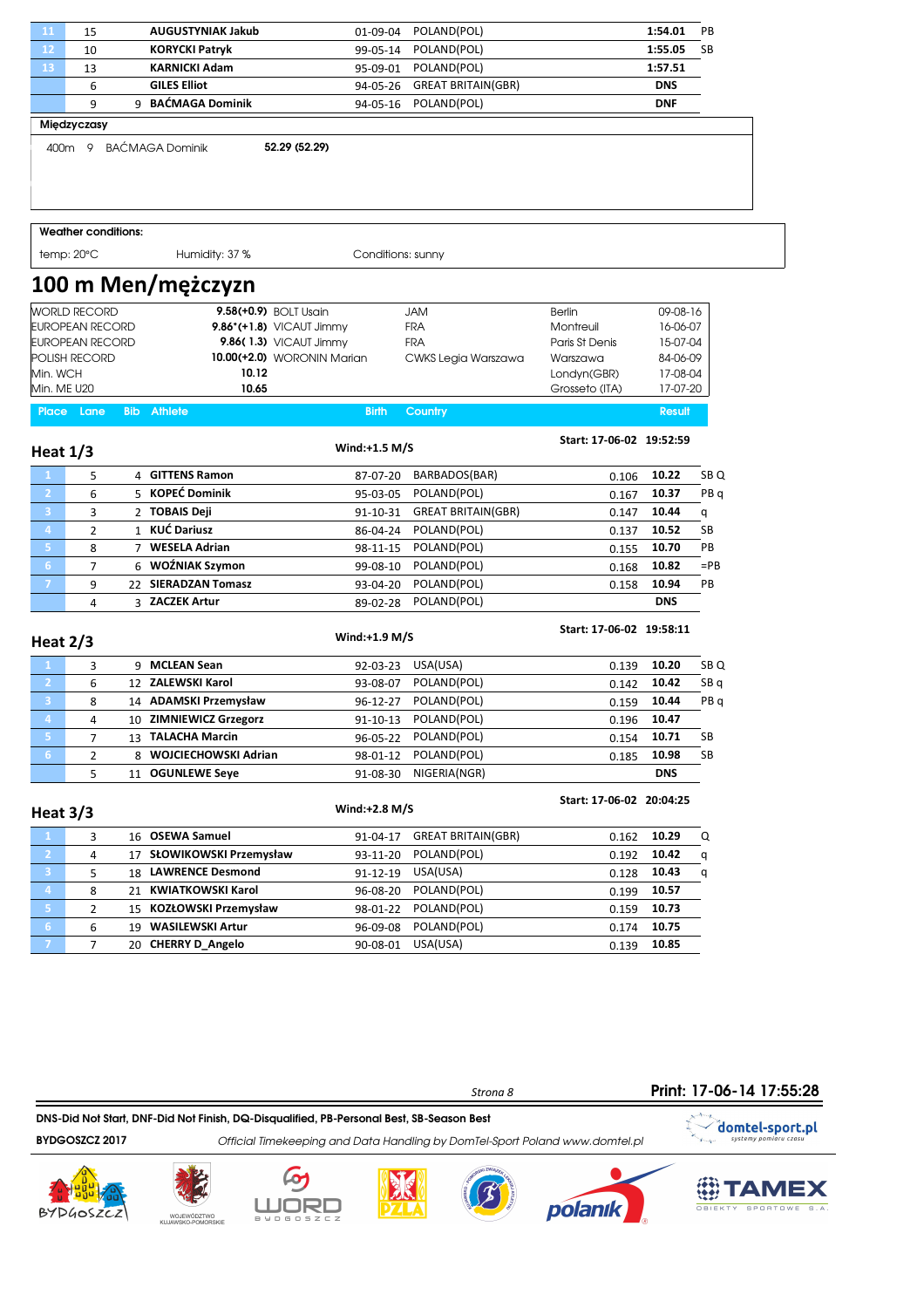| <b>Place</b>    | <b>Race/Place</b>                   | <b>Athlete</b>              | <b>Birth</b><br><b>Country</b>   | <b>Result</b> |                 |
|-----------------|-------------------------------------|-----------------------------|----------------------------------|---------------|-----------------|
| 1               | Heat 2                              | <b>MCLEAN Sean</b>          | 92-03-23 USA                     | 10.20         | SBQ             |
| 2               | Heat 1                              | <b>GITTENS Ramon</b>        | <b>BARBADOS</b><br>87-07-20      | 10.22         | SBQ             |
| 3               | Heat <sub>3</sub><br>1              | <b>OSEWA Samuel</b>         | 91-04-17 GREAT BRITAIN           | 10.29         | $\mathsf Q$     |
| 4               | Heat 1<br>$\overline{2}$            | <b>KOPEĆ Dominik</b>        | 95-03-05 POLAND                  | 10.37         | PB q            |
| 5               | Heat <sub>3</sub><br>$\mathcal{P}$  | SŁOWIKOWSKI Przemysław      | 93-11-20 POLAND                  | 10.42         | q               |
| 6               | Heat 2<br>$\overline{2}$            | <b>ZALEWSKI Karol</b>       | 93-08-07 POLAND                  | 10.42         | SB <sub>q</sub> |
| 7               | 3<br>Heat <sub>3</sub>              | <b>LAWRENCE Desmond</b>     | 91-12-19 USA                     | 10.43         | q               |
| 8               | Heat 2<br>3                         | <b>ADAMSKI Przemysław</b>   | 96-12-27 POLAND                  | 10.44         | PB a            |
| 9               | Heat 1<br>3                         | <b>TOBAIS Deji</b>          | 91-10-31<br><b>GREAT BRITAIN</b> | 10.44         | q               |
| 10              | Heat 2<br>4                         | <b>ZIMNIEWICZ Grzegorz</b>  | 91-10-13 POLAND                  | 10.47         |                 |
| $\overline{11}$ | Heat 1<br>4                         | <b>KUĆ Dariusz</b>          | 86-04-24 POLAND                  | 10.52         | <b>SB</b>       |
| 12              | Heat <sub>3</sub><br>4              | <b>KWIATKOWSKI Karol</b>    | 96-08-20 POLAND                  | 10.57         |                 |
| 13              | Heat 1<br>5                         | <b>WESELA Adrian</b>        | 98-11-15 POLAND                  | 10.70         | <b>PB</b>       |
| 14              | Heat 2<br>5                         | <b>TALACHA Marcin</b>       | 96-05-22 POLAND                  | 10.71         | <b>SB</b>       |
| 15              | Heat <sub>3</sub><br>5              | <b>KOZŁOWSKI Przemysław</b> | 98-01-22 POLAND                  | 10.73         |                 |
| 16              | Heat <sub>3</sub><br>6              | <b>WASILEWSKI Artur</b>     | 96-09-08 POLAND                  | 10.75         |                 |
| 17              | Heat 1<br>6                         | WOŹNIAK Szymon              | 99-08-10 POLAND                  | 10.82         | $=$ PB          |
| 18              | $\overline{7}$<br>Heat <sub>3</sub> | <b>CHERRY D Angelo</b>      | 90-08-01 USA                     | 10.85         |                 |
| 19              | Heat 1<br>7                         | <b>SIERADZAN Tomasz</b>     | 93-04-20 POLAND                  | 10.94         | <b>PB</b>       |
| 20              | Heat 2<br>6                         | <b>WOJCIECHOWSKI Adrian</b> | 98-01-12 POLAND                  | 10.98         | <b>SB</b>       |
|                 | <b>DNS</b><br>Heat 1                | <b>ZACZEK Artur</b>         | 89-02-28 POLAND                  | <b>DNS</b>    |                 |
|                 | Heat 2<br><b>DNS</b>                | <b>OGUNLEWE Seye</b>        | 91-08-30 NIGERIA                 | <b>DNS</b>    |                 |
|                 | <b>Weather conditions:</b>          |                             |                                  |               |                 |

temp: 20°C Humidity: 37 % Conditions: sunny

1500 m Women/kobiet

| <b>Place Lane</b><br><b>Bib</b> Athlete | <b>Birth</b>              | Country             |                | <b>Result</b> |
|-----------------------------------------|---------------------------|---------------------|----------------|---------------|
| Min. ME U20                             | 4:24.50                   |                     | Grosseto (ITA) | 17-07-20      |
| Min. WCH                                | 4:06.50                   |                     | Londyn(GBR)    | 17-08-04      |
| <b>POLISH RECORD</b>                    | 3:59.22 CHOJECKA Lidia    | <b>WLKS Siedlce</b> | Oslo           | 00-07-28      |
| EUROPEAN RECORD                         | 3:52.47 KAZANKINA Tatiana | <b>URS</b>          | Zurich         | 80-08-13      |
| WORLD RECORD                            | 3:50.07 DIBABA Genzebe    | ETH                 | Monaco         | 15-07-17      |

#### Heat 1/1

|                | 11 | <b>GALANT Martyna</b>         | 95-01-26       | POLAND(POL)               | 4:08.81    | PB        |
|----------------|----|-------------------------------|----------------|---------------------------|------------|-----------|
| $\overline{2}$ | 17 | <b>GEGA Luiza</b>             | 88-11-05       | ALBANIA(ALB)              | 4:09.76    | <b>SB</b> |
| 3              | 14 | <b>MOLLER Laura Emile</b>     | 94-01-01       | DENMARK(DEN)              | 4:11.83    | PB        |
| 4              | 15 | <b>THOMAS Charlene</b>        | 82-05-06       | <b>GREAT BRITAIN(GBR)</b> | 4:13.35    | <b>SB</b> |
| 5.             | 10 | <b>TOPKA Beata</b>            | 99-01-20       | POLAND(POL)               | 4:21.69    | PB        |
| 6              | 3  | <b>GIZA Karolina</b>          | 89-04-04       | POLAND(POL)               | 4:22.09    |           |
| 7              | 8  | KACZYŃSKA Paulina             | 91-07-27       | POLAND(POL)               | 4:22.89    | <b>SB</b> |
| 8              | 9  | LIZAKOWSKA Weronika           | 98-11-02       | POLAND(POL)               | 4:23.68    | <b>SB</b> |
| 9              | 4  | <b>HOŁDA Aleksandra</b>       | 96-11-27       | POLAND(POL)               | 4:24.30    | PB        |
| 10             | 6  | <b>MEGGER Eliza</b>           | 99-08-28       | POLAND(POL)               | 4:24.94    | PB        |
| 11             | 5  | KAZIMIERSKA Klaudia           | 01-09-03       | POLAND(POL)               | 4:25.97    | PB        |
| 12             | 2  | ŚLUSARCZYK Mariola            | 90-01-04       | POLAND(POL)               | 4:34.39    |           |
|                | 12 | <b>BRONIATOWSKA Katarzyna</b> | $90 - 02 - 22$ | POLAND(POL)               | <b>DNS</b> |           |
|                | 1  | 123 KRÓLIK Kinga              | 99-09-26       | POLAND(POL)               | <b>DNS</b> |           |
|                | 13 | TKACHUK Anastasiya            | 93-04-20       | UKRAINE(UKR)              | <b>DNS</b> |           |
|                | 16 | 124 ELLWARD Syntia            | 93-03-03       | POLAND(POL)               | <b>DNF</b> |           |
|                | 7  | <b>HAŁASA Monika</b>          | 92-04-05       | POLAND(POL)               | <b>DNF</b> |           |
|                |    |                               |                |                           |            |           |

Print: 17-06-14 17:55:28

Start: 17-06-02 20:12:09

DNS-Did Not Start, DNF-Did Not Finish, DQ-Disqualified, PB-Personal Best, SB-Season Best

BYDGOSZCZ 2017 Official Timekeeping and Data Handling by DomTel-Sport Poland www.domtel.pl











Strona 9



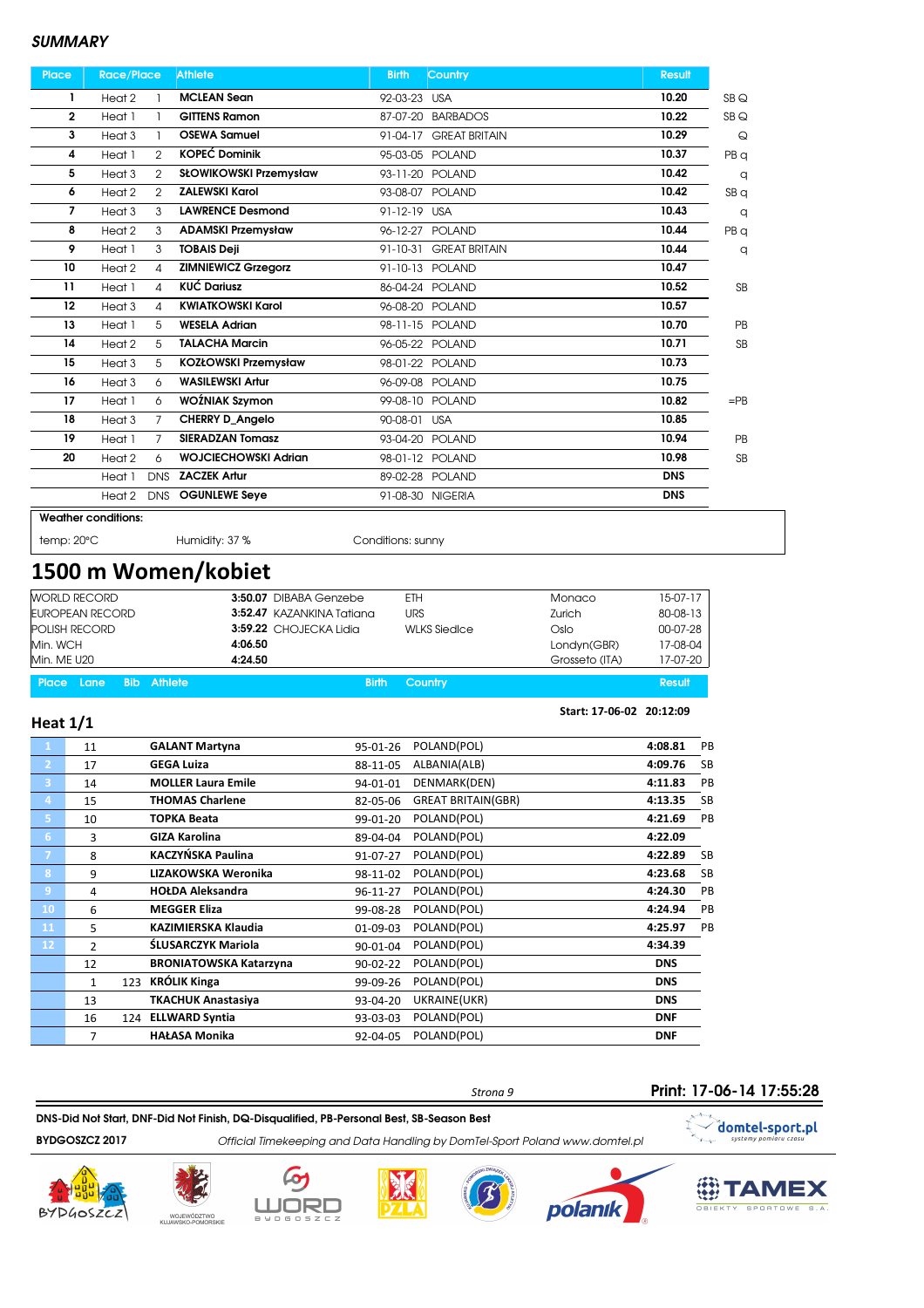1000m 17 2:47.05 (2:47.05)

#### Weather conditions:

temp: 20°C Humidity: 37 % Conditions: sunny

### 100 m Hurdles Women/ppł kobiet

| <b>WORLD RECORD</b>                     | 12.20 HARRISON Kendra  | USA              | London         | 16-07-22      |
|-----------------------------------------|------------------------|------------------|----------------|---------------|
| <b>EUROPEAN RECORD</b>                  | 12.21 DONKOVA Yordanka | <b>BUL</b>       | Stara Zagora   | 88-08-20      |
| <b>POLISH RECORD</b>                    | 12.36 RABSZTYN Grażyna | GWARDIA Warszawa | Warszawa       | 80-06-13      |
| Min. WCH                                | 12.98                  |                  | Londyn(GBR)    | 17-08-04      |
| Min. ME U20                             | 13.95                  |                  | Grosseto (ITA) | 17-07-20      |
| <b>Place Lane</b><br><b>Bib</b> Athlete | <b>Birth</b>           | Country          |                | <b>Result</b> |

| Heat $1/2$ |   |                       | Wind: $+1.6$ M/S |                      | Start: 17-06-02 20:24:59 |               |           |
|------------|---|-----------------------|------------------|----------------------|--------------------------|---------------|-----------|
|            |   | <b>BHEBHE Urszula</b> | 92-02-27         | POLAND(POL)          |                          | $0.136$ 13.47 |           |
|            | 4 | YANOVSKA Olena        | $90 - 02 - 15$   | UKRAINE(UKR)         | 0.188                    | 13.52         | <b>SB</b> |
|            |   | <b>MORTON Marlena</b> |                  | 95-02-15 POLAND(POL) | 0.169                    | 13.60         | <b>PB</b> |
| 4          | 6 | <b>HULISZ Zuzanna</b> | 99-07-15         | POLAND(POL)          | 0.188                    | 14.06         |           |

| Heat $2/2$     |   |                          | Wind: $+2.5$ M/S |                           | Start: 17-06-02 20:35:11 |           |       |
|----------------|---|--------------------------|------------------|---------------------------|--------------------------|-----------|-------|
| $\blacksquare$ | 3 | <b>PLOTITSYNA Hanna</b>  | 87-01-01         | UKRAINE(UKR)              | 0.140                    | 12.94     |       |
| $\mathbf{2}$   | 5 | <b>BARBER Kaila</b>      | 93-04-04         | USA(USA)                  | 0.151                    | 12.94     |       |
| $\overline{3}$ | 9 | <b>HERMAN Elvira</b>     | 97-06-19         | BELARUS(BLR)              | 0.158                    | 13.16     |       |
| $\overline{a}$ | 4 | <b>KOŁECZEK Karolina</b> | 93-01-15         | POLAND(POL)               | 0.141                    | 13.21     |       |
| -51            | 2 | <b>MILLER Yasmin</b>     | 95-05-24         | <b>GREAT BRITAIN(GBR)</b> | 0.144                    | 13.23     |       |
| 6              | 6 | SICIARZ Klaudia          | 98-03-15         | POLAND(POL)               | 0.532                    | 13.33     |       |
| 7              | 8 | <b>CATTANEO Micol</b>    | 82-05-14         | ITALY(ITA)                | 0.204                    | 13.36     |       |
|                |   | <b>KEREKES Greta</b>     | 92-10-09         | HUNGARY(HUN)              |                          | <b>DQ</b> | 162p7 |

#### **SUMMARY**

| <b>Place</b> | <b>Race/Place</b>          |               | <b>Athlete</b>           | <b>Birth</b>      | Country                | <b>Result</b> |           |
|--------------|----------------------------|---------------|--------------------------|-------------------|------------------------|---------------|-----------|
|              | Heat 2                     |               | <b>PLOTITSYNA Hanna</b>  |                   | 87-01-01 UKRAINE       | 12.94         |           |
| $\mathbf{2}$ | Heat 2                     | $\mathcal{P}$ | <b>BARBER Kaila</b>      | 93-04-04 USA      |                        | 12.94         |           |
| 3            | Heat 2                     | 3             | <b>HERMAN Elvira</b>     |                   | 97-06-19 BELARUS       | 13.16         |           |
| 4            | Heat 2                     | 4             | <b>KOŁECZEK Karolina</b> |                   | 93-01-15 POLAND        | 13.21         |           |
| 5            | Heat 2                     | 5             | <b>MILLER Yasmin</b>     |                   | 95-05-24 GREAT BRITAIN | 13.23         |           |
| 6            | Heat 2                     | 6             | <b>SICIARZ Klaudia</b>   |                   | 98-03-15 POLAND        | 13.33         |           |
| 7            | Heat 2                     |               | <b>CATTANEO Micol</b>    | 82-05-14 ITALY    |                        | 13.36         |           |
| 8            | Heat 1                     |               | <b>BHEBHE Urszula</b>    |                   | 92-02-27 POLAND        | 13.47         |           |
| 9            | Heat 1                     | 2             | YANOVSKA Olena           |                   | 90-02-15 UKRAINE       | 13.52         | <b>SB</b> |
| 10           | Heat 1                     | 3             | <b>MORTON Marlena</b>    |                   | 95-02-15 POLAND        | 13.60         | <b>PB</b> |
| 11           | Heat 1                     | 4             | <b>HULISZ Zuzanna</b>    |                   | 99-07-15 POLAND        | 14.06         |           |
|              | Heat 2                     | DQ            | <b>KEREKES Greta</b>     |                   | 92-10-09 HUNGARY       | DQ            | 162p7     |
|              | <b>Weather conditions:</b> |               |                          |                   |                        |               |           |
| temp: 20°C   |                            |               | Humidity: 37 %           | Conditions: sunny |                        |               |           |













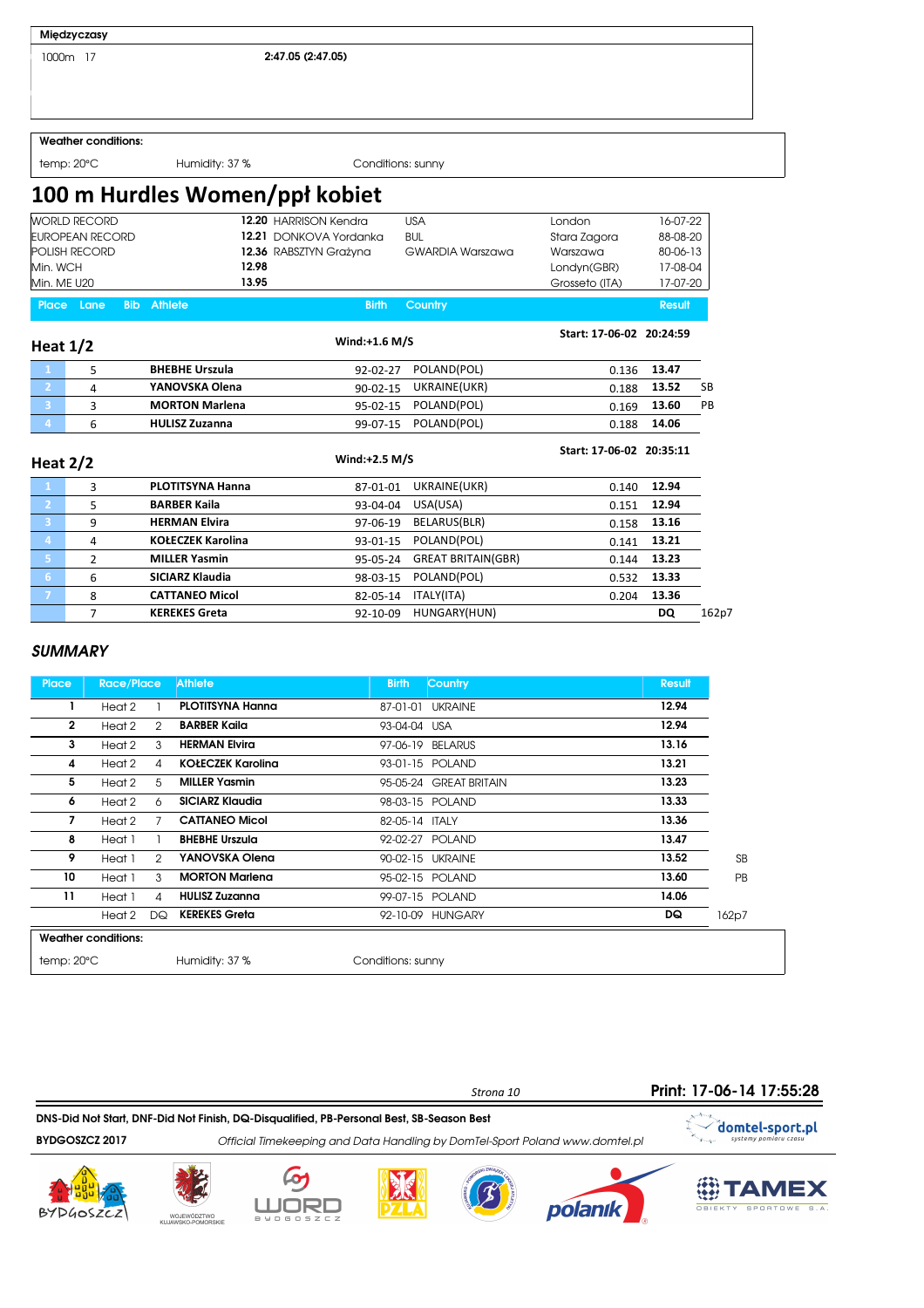# High Jump Women/ Wzwyż kobiet

| <b>WORLD RECORD</b><br><b>EUROPEAN RECORD</b>                                                                                                                                              |                                                       | 2.09 KOSTADINOVA Stefka<br>2.09 KOSTADINOVA Stefka | <b>BUL</b><br><b>BUL</b>        | Roma<br>Roma                      | 87-08-30<br>87-08-30             |
|--------------------------------------------------------------------------------------------------------------------------------------------------------------------------------------------|-------------------------------------------------------|----------------------------------------------------|---------------------------------|-----------------------------------|----------------------------------|
| POLISH RECORD                                                                                                                                                                              |                                                       | 2.02 LIĆWINKO Kamila                               | <b>KS Podlasie Białystok</b>    | Toruń                             | 15-02-21                         |
| Min. WCH                                                                                                                                                                                   | 1.94                                                  |                                                    |                                 | Londyn(GBR)                       | 17-08-04                         |
| Min. ME U20                                                                                                                                                                                | 1.80                                                  |                                                    |                                 | Grosseto (ITA)                    | 17-07-20                         |
| Place Lane                                                                                                                                                                                 | <b>Bib</b> Athlete                                    | <b>Birth</b>                                       | Country                         |                                   | <b>Result</b>                    |
|                                                                                                                                                                                            |                                                       |                                                    |                                 | Start: 17-06-02 19:35:00          |                                  |
|                                                                                                                                                                                            |                                                       |                                                    |                                 | End: 17-06-02 20:25:00            |                                  |
| 4<br>1                                                                                                                                                                                     | <b>CHUMACHENKO Yuliya</b>                             | 94-10-02                                           | UKRAINE(UKR)                    |                                   | SB<br>1.89                       |
| $\overline{2}$<br>3<br>$\mathbf{3}$                                                                                                                                                        | <b>GARDZIELEWSKA Urszula</b><br>NOWAKOWSKA Aleksandra | 88-07-21                                           | POLAND(POL)                     |                                   | 1.83<br>$=$ SB<br>1.80<br>$=$ SB |
| $\mathbf 1$<br>$\overline{2}$<br>4                                                                                                                                                         | <b>SKOCZYLAS Patrycja</b>                             | 98-04-23<br>99-02-04                               | RKS Łódź(POL)<br>POLAND(POL)    |                                   | 1.75                             |
| 5                                                                                                                                                                                          | <b>LIASHENKO Valentina</b>                            | 81-01-30                                           | GEORGIA(GEO)                    |                                   | <b>NM</b>                        |
|                                                                                                                                                                                            | 1.75<br>1.70                                          | 1.80<br>1.83<br>1.86                               | 1.88<br>1.89<br>1.90<br>1.92    | 1.96<br>1.94                      | EH                               |
| CHUMACHENKO Yuliya                                                                                                                                                                         | $\mathbf{o}$<br>$\mathbf{o}$                          | $\circ$<br>$\mathbf{o}$<br>XXO                     | $\mathbf{o}$<br>XXX             |                                   |                                  |
| <b>GARDZIELEWSKA Urszula</b>                                                                                                                                                               | $\circ$<br>٠                                          | $\circ$<br>XXO<br><b>XXX</b>                       |                                 |                                   |                                  |
| NOWAKOWSKA Aleksandra                                                                                                                                                                      | $\circ$<br>$\circ$                                    | $\circ$<br>XXX                                     |                                 |                                   |                                  |
| SKOCZYLAS Patrycja                                                                                                                                                                         | $\mathbf{o}$<br>хo                                    | <b>XXX</b>                                         |                                 |                                   |                                  |
| LIASHENKO Valentina                                                                                                                                                                        | XXX                                                   |                                                    |                                 |                                   |                                  |
|                                                                                                                                                                                            |                                                       |                                                    |                                 |                                   |                                  |
| <b>Weather conditions:</b>                                                                                                                                                                 |                                                       |                                                    |                                 |                                   |                                  |
| temp:20°C                                                                                                                                                                                  | Humidity: 37 %                                        |                                                    | Conditions: sunny               |                                   |                                  |
|                                                                                                                                                                                            |                                                       |                                                    |                                 |                                   |                                  |
|                                                                                                                                                                                            | 110 m Hurdles Men/ppł mężczyzn                        |                                                    |                                 |                                   |                                  |
|                                                                                                                                                                                            |                                                       | 12.80(0.3) MERRITT Aries                           | <b>USA</b>                      | <b>Bruxelles</b>                  | 12-09-07                         |
|                                                                                                                                                                                            |                                                       | 12.91 JACKSON Colin                                | GBR                             | Stuttgart                         | 93-08-20                         |
|                                                                                                                                                                                            |                                                       | 13.26(0.2) NOGA Artur                              | AZS AWF Kraków                  | Warszawa                          | 13-08-25                         |
|                                                                                                                                                                                            | 13.48<br><b>Bib Athlete</b>                           | <b>Birth</b>                                       | Country                         | Londyn(GBR)                       | 17-08-04<br><b>Result</b>        |
|                                                                                                                                                                                            |                                                       |                                                    |                                 | Start: 17-06-02 20:43:26          |                                  |
|                                                                                                                                                                                            |                                                       | Wind:+1.5 M/S                                      |                                 |                                   |                                  |
| 4                                                                                                                                                                                          | <b>OKORO Edirin</b>                                   | 89-04-04                                           | GREAT BRITAIN(GBR)              | 0.160                             | 13.99                            |
| 6                                                                                                                                                                                          | <b>CHORNOMAZ Bohdan</b>                               | 96-04-02                                           | UKRAINE(UKR)                    | 0.168                             | 14.08<br>PB                      |
| 3                                                                                                                                                                                          | <b>PERERA Miguel</b>                                  | 96-09-30                                           | GREAT BRITAIN(GBR)              | 0.186                             | 14.09<br>PB                      |
| 5                                                                                                                                                                                          | <b>SCHUBERT Kacper</b>                                | 95-07-10                                           | POLAND(POL)                     | 0.159                             | 14.18                            |
| 7                                                                                                                                                                                          | <b>GRUDKA Marcin</b><br><b>KARCZEWSKI Adam</b>        | 95-07-26                                           | POLAND(POL)                     | 0.197                             | 14.20<br>SB<br>PB                |
| $\overline{2}$<br>2                                                                                                                                                                        |                                                       | 94-10-23                                           | POLAND(POL)                     | 0.188<br>Start: 17-06-02 20:50:37 | 14.39                            |
| <b>WORLD RECORD</b><br><b>EUROPEAN RECORD</b><br>POLISH RECORD<br>Min. WCH<br>Place Lane<br><b>Heat 1/2</b><br>3<br>$\vert 4 \rangle$<br>$\vert 5 \rangle$<br>6 <sub>1</sub><br>Heat $2/2$ |                                                       | Wind:+1.2 M/S                                      |                                 |                                   |                                  |
| 6                                                                                                                                                                                          | <b>CZYKIER Damian</b>                                 | 92-08-10                                           | POLAND(POL)                     | 0.175                             | 13.28<br>PB                      |
| 5                                                                                                                                                                                          | <b>KING David</b>                                     | 94-06-13                                           | <b>GREAT BRITAIN(GBR)</b>       | 0.134                             | 13.48<br>PB                      |
| 7                                                                                                                                                                                          | <b>NOGA Artur</b>                                     | 88-05-02                                           | POLAND(POL)                     | 0.151                             | 13.69                            |
| 2                                                                                                                                                                                          | <b>THOMAS Mikel</b>                                   | 87-11-23                                           | TRINIDAD AND TOBAGO(TRI)        | 0.161                             | 13.70<br>SB                      |
| 9                                                                                                                                                                                          | <b>KABA Sekou</b>                                     | 90-08-25                                           | CANADA(CAN)                     | 0.137                             | 13.85<br>SB                      |
| $\mathbf{2}$<br>$\mathbf{3}$<br>$\overline{4}$<br>$\overline{5}$<br>6 <sub>1</sub><br>8<br>$\mathbf{7}$<br>4                                                                               | <b>BEINTEMA Job</b><br><b>BOCHENEK Dominik</b>        | 95-05-24<br>87-05-14                               | NETHERLANDS(NED)<br>POLAND(POL) | 0.469<br>0.178                    | 14.22<br>14.52                   |

Strona 11 BYDGOSZCZ 2017 Official Timekeeping and Data Handling by DomTel-Sport Poland www.domtel.pl DNS-Did Not Start, DNF-Did Not Finish, DQ-Disqualified, PB-Personal Best, SB-Season Best













**OBIEKTY SPORTOWE S.A.** 

Print: 17-06-14 17:55:28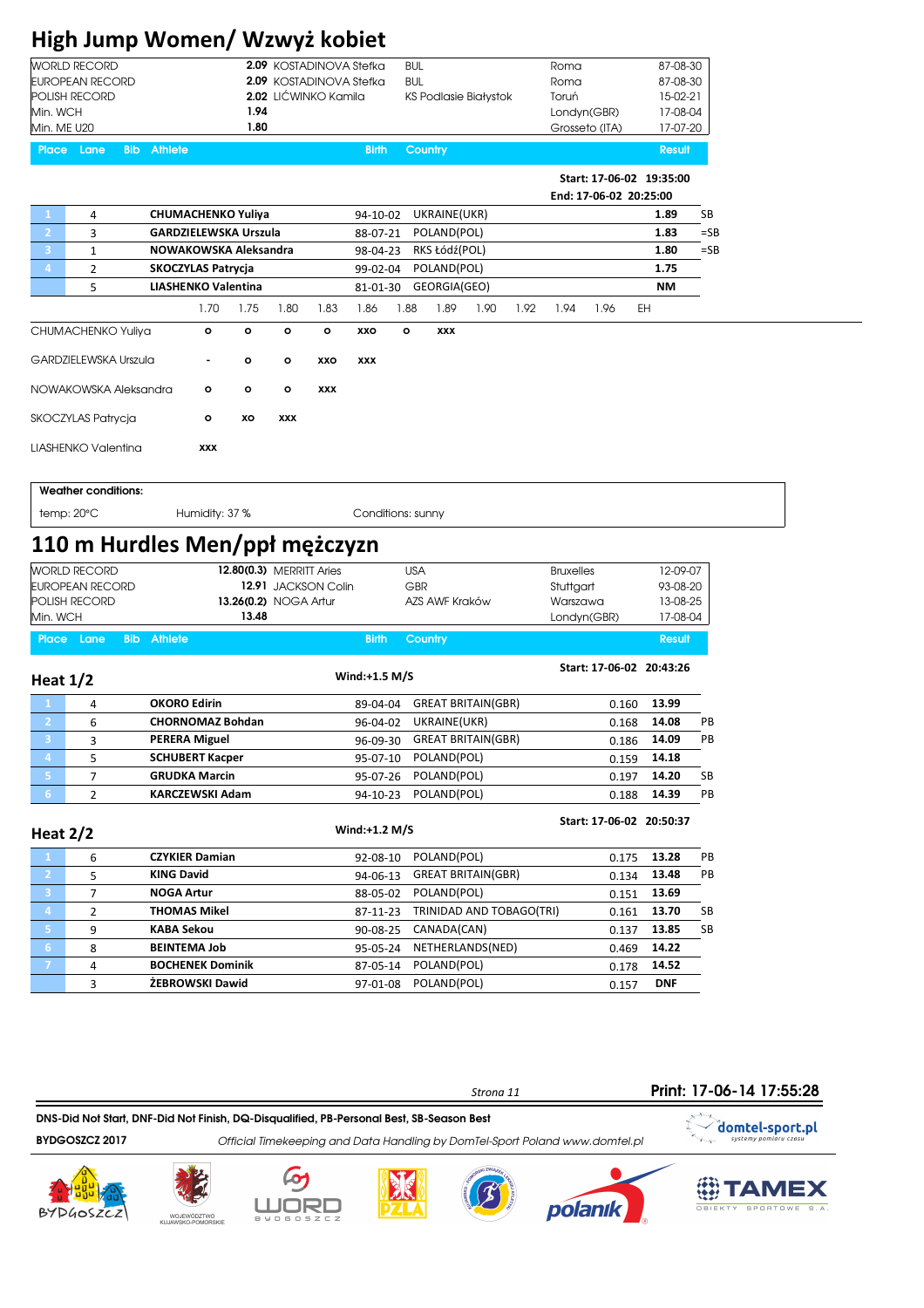| <b>Place</b>       | <b>Race/Place</b>          |                | <b>Athlete</b>                | <b>Birth</b>      | Country                    | <b>Result</b> |           |
|--------------------|----------------------------|----------------|-------------------------------|-------------------|----------------------------|---------------|-----------|
| 1                  | Heat 2                     |                | <b>CZYKIER Damian</b>         |                   | 92-08-10 POLAND            | 13.28         | <b>PB</b> |
| 2                  | Heat 2                     | 2              | <b>KING David</b>             |                   | 94-06-13 GREAT BRITAIN     | 13.48         | <b>PB</b> |
| 3                  | Heat 2                     | 3              | <b>NOGA Artur</b>             |                   | 88-05-02 POLAND            | 13.69         |           |
| 4                  | Heat 2                     | 4              | <b>THOMAS Mikel</b>           | 87-11-23          | <b>TRINIDAD AND TOBAGO</b> | 13.70         | <b>SB</b> |
| 5                  | Heat 2                     | 5              | <b>KABA Sekou</b>             |                   | 90-08-25 CANADA            | 13.85         | <b>SB</b> |
| 6                  | Heat 1                     |                | <b>OKORO Edirin</b>           |                   | 89-04-04 GREAT BRITAIN     | 13.99         |           |
| 7                  | Heat 1                     | $\overline{2}$ | <b>CHORNOMAZ Bohdan</b>       |                   | 96-04-02 UKRAINE           | 14.08         | PB        |
| 8                  | Heat 1                     | 3              | <b>PERERA Miguel</b>          |                   | 96-09-30 GREAT BRITAIN     | 14.09         | PB        |
| 9                  | Heat 1                     | 4              | <b>SCHUBERT Kacper</b>        |                   | 95-07-10 POLAND            | 14.18         |           |
| 10                 | Heat 1                     | 5              | <b>GRUDKA Marcin</b>          |                   | 95-07-26 POLAND            | 14.20         | <b>SB</b> |
| 11                 | Heat 2                     | 6              | <b>BEINTEMA Job</b>           |                   | 95-05-24 NETHERLANDS       | 14.22         |           |
| 12                 | Heat 1                     | 6              | <b>KARCZEWSKI Adam</b>        |                   | 94-10-23 POLAND            | 14.39         | PB        |
| 13                 | Heat 2                     | 7              | <b>BOCHENEK Dominik</b>       |                   | 87-05-14 POLAND            | 14.52         |           |
|                    | Heat 2                     | <b>DNF</b>     | <b><i>ŽEBROWSKI Dawid</i></b> |                   | 97-01-08 POLAND            | <b>DNF</b>    |           |
|                    | <b>Weather conditions:</b> |                |                               |                   |                            |               |           |
| $temp:20^{\circ}C$ |                            |                | Humidity: 37 %                | Conditions: sunny |                            |               |           |

# 600 metres Women/kobiet

| Place Lane              |                            | <b>Bib Athlete</b>         | <b>Birth</b>                                                                             | <b>Country</b>            |                               | <b>Result</b>            |                                          |
|-------------------------|----------------------------|----------------------------|------------------------------------------------------------------------------------------|---------------------------|-------------------------------|--------------------------|------------------------------------------|
| Heat $1/1$              |                            |                            |                                                                                          |                           | Start: 17-06-02 20:57:33      |                          |                                          |
|                         | 4                          | JÓŹWIK Joanna              | 91-01-30                                                                                 | POLAND(POL)               |                               | 1:26.74                  |                                          |
| $\mathbf{2}$            | 6                          | MIKIEWICZ-ŁAPIŃSKA Paulina | 92-07-13                                                                                 | POLAND(POL)               |                               | 1:27.82                  |                                          |
| $\overline{3}$          | 5                          | <b>CAMP Katherine</b>      | 92-02-06                                                                                 | NEW ZEALAND(NZL)          |                               | 1:28.33                  |                                          |
| $\overline{4}$          | $\overline{2}$             | <b>SARNA Angelika</b>      | 97-10-01                                                                                 | POLAND(POL)               |                               | 1:29.06                  | PB                                       |
| 5                       | $\overline{7}$             | <b>WYKA Weronika</b>       | 94-01-07                                                                                 | POLAND(POL)               |                               | 1:29.52                  |                                          |
|                         | $\overline{3}$             | ŻUREK Klaudia              | 91-09-22                                                                                 | POLAND(POL)               |                               | <b>DNF</b>               |                                          |
|                         | Międzyczasy                |                            |                                                                                          |                           |                               |                          |                                          |
| 200 <sub>m</sub> 3      |                            |                            | 27.11 (27.11)                                                                            |                           |                               |                          |                                          |
|                         |                            |                            |                                                                                          |                           |                               |                          |                                          |
|                         |                            |                            |                                                                                          |                           |                               |                          |                                          |
|                         |                            |                            |                                                                                          |                           |                               |                          |                                          |
|                         | <b>Weather conditions:</b> |                            |                                                                                          |                           |                               |                          |                                          |
| temp: 20°C              |                            | Humidity: 37 %             | Conditions: cloudy                                                                       |                           |                               |                          |                                          |
|                         |                            | 100 m Men/mężczyzn         |                                                                                          |                           |                               |                          |                                          |
|                         | <b>WORLD RECORD</b>        |                            | 9.58(+0.9) BOLT Usain                                                                    | <b>JAM</b>                | <b>Berlin</b>                 | 09-08-16                 |                                          |
|                         | <b>EUROPEAN RECORD</b>     |                            | $9.86^*(+1.8)$ VICAUT Jimmy                                                              | <b>FRA</b>                | Montreuil                     | 16-06-07                 |                                          |
|                         | <b>EUROPEAN RECORD</b>     |                            | 9.86(1.3) VICAUT Jimmy                                                                   | <b>FRA</b>                | Paris St Denis                | 15-07-04                 |                                          |
|                         | <b>POLISH RECORD</b>       | 10.12                      | 10.00(+2.0) WORONIN Marian                                                               | CWKS Legia Warszawa       | Warszawa                      | 84-06-09                 |                                          |
| Min. WCH<br>Min. ME U20 |                            | 10.65                      |                                                                                          |                           | Londyn(GBR)<br>Grosseto (ITA) | 17-08-04<br>17-07-20     |                                          |
|                         |                            |                            |                                                                                          |                           |                               |                          |                                          |
| Place Lane              |                            | <b>Bib Athlete</b>         | <b>Birth</b>                                                                             | <b>Country</b>            |                               | <b>Result</b>            |                                          |
| <b>Final</b>            |                            |                            | Wind:+1.6 M/S                                                                            |                           | Start: 17-06-02 21:06:01      |                          |                                          |
|                         | 4                          | <b>MCLEAN Sean</b>         | 92-03-23                                                                                 | USA(USA)                  | 0.144                         | 10.16                    | SB                                       |
| $\mathbf{2}$            | 5                          | <b>GITTENS Ramon</b>       | 87-07-20                                                                                 | BARBADOS(BAR)             | 0.131                         | 10.18                    | <b>SB</b>                                |
| 3                       | 3                          | <b>OSEWA Samuel</b>        | 91-04-17                                                                                 | <b>GREAT BRITAIN(GBR)</b> | 0.163                         | 10.21                    | PB                                       |
| $\overline{4}$          | 9                          | <b>LAWRENCE Desmond</b>    | 91-12-19                                                                                 | USA(USA)                  | 0.126                         | 10.42                    |                                          |
| 5                       | 6                          | <b>KOPEĆ Dominik</b>       | 95-03-05                                                                                 | POLAND(POL)               | 0.168                         | 10.44                    |                                          |
|                         |                            |                            |                                                                                          | Strona 12                 |                               | Print: 17-06-14 17:55:28 |                                          |
|                         |                            |                            | DNS-Did Not Start, DNF-Did Not Finish, DQ-Disqualified, PB-Personal Best, SB-Season Best |                           |                               |                          |                                          |
|                         | BYDGOSZCZ 2017             |                            |                                                                                          |                           |                               |                          | domtel-sport.pl<br>systemy pomiaru czasu |
|                         |                            |                            | Official Timekeeping and Data Handling by DomTel-Sport Poland www.domtel.pl              |                           |                               |                          |                                          |

BYDGOSZCZ











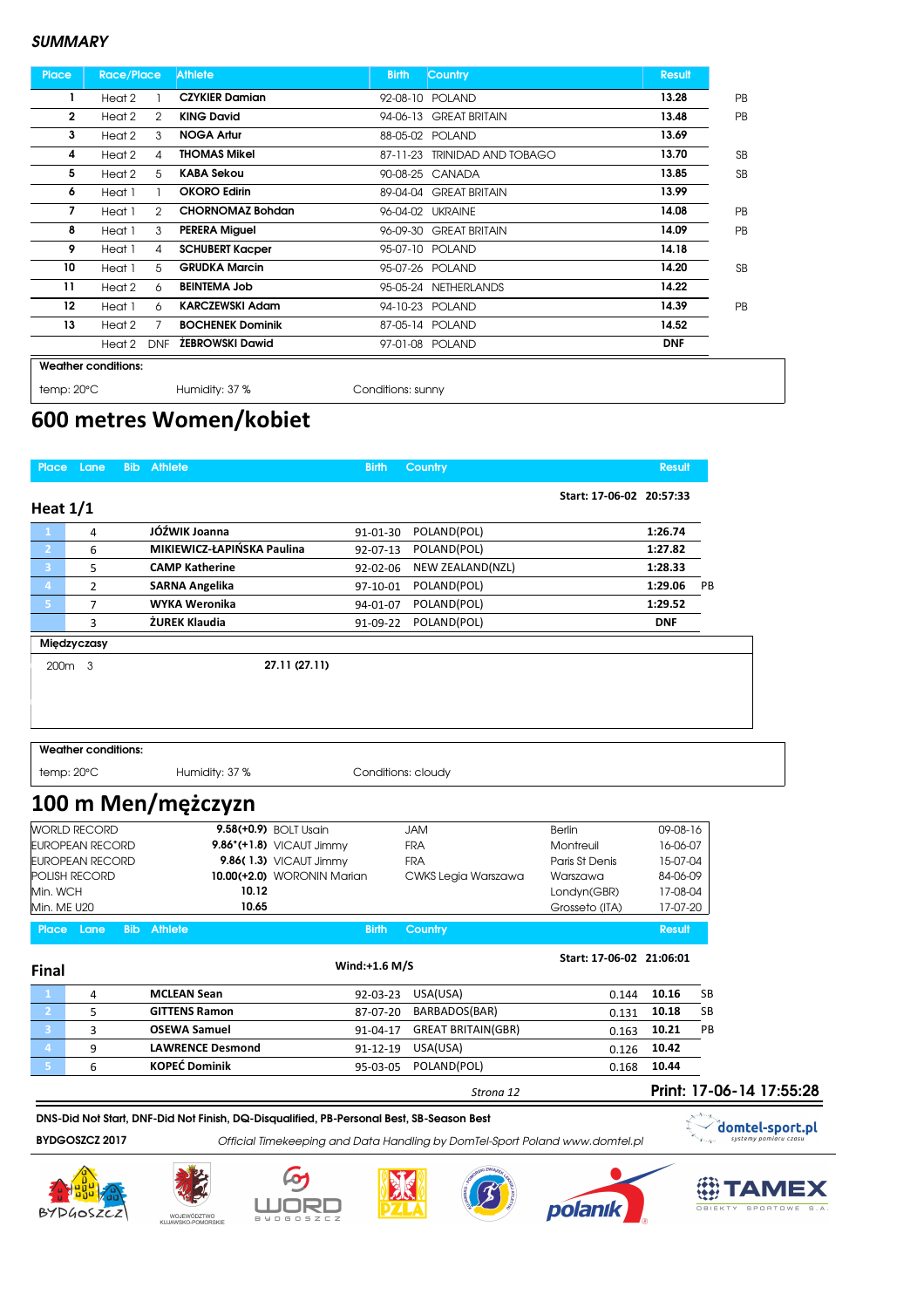|  | ZALEWSKI Karol            | 93-08-07 | POLAND(POL)                 | በ 171 | 10.48 |
|--|---------------------------|----------|-----------------------------|-------|-------|
|  | <b>TOBAIS Deji</b>        |          | 91-10-31 GREAT BRITAIN(GBR) | 0.151 | 10.50 |
|  | SŁOWIKOWSKI Przemysław    |          | 93-11-20 POLAND(POL)        | 0.165 | 10.50 |
|  | <b>ADAMSKI Przemysław</b> |          | 96-12-27 POLAND(POL)        | 0.142 | 10.53 |

Weather conditions:

temp: 19°C 
Humidity: 37 % Conditions: cloudy

### 100 m Women/kobiet

| <b>WORLD RECORD</b>       | <b>10.49 GRIFFITH-JOYNER Florenc USA</b> |                | Indianapolis, IN | 88-07-16 |
|---------------------------|------------------------------------------|----------------|------------------|----------|
| EUROPEAN RECORD           | 10.73 ARRON Christine                    | FRA            | <b>Budapest</b>  | 98-08-19 |
| <b>POLISH RECORD</b>      | 10.93 KASPRZYK Ewa                       | OLIMPIA Poznań | Grudziadz        | 86-06-27 |
| Min. WCH                  | 11.26                                    |                | Londyn(GBR)      | 17-08-04 |
| Min. ME U20               | 11.85                                    |                | Grosseto (ITA)   | 17-07-20 |
| Place Lane<br>Bib Athlete | <b>Birth</b>                             | Country        |                  | Result   |

| Heat $1/2$              |   |                         | Wind: $+1.4$ M/S |             | Start: 17-06-02 21:11:35 |               |           |
|-------------------------|---|-------------------------|------------------|-------------|--------------------------|---------------|-----------|
| $\mathbf{1}$            | 4 | <b>ADAMEK Klaudia</b>   | 99-03-22         | POLAND(POL) | 0.139                    | 11.67         | PB.       |
| $\overline{2}$          | 3 | OCHOCKA Ewa             | 96-01-17         | POLAND(POL) | 0.145                    | 11.76         | PB        |
| $\overline{\mathbf{3}}$ | 6 | <b>KONOPKO Klaudia</b>  | 92-02-21         | POLAND(POL) |                          | $0.154$ 11.82 | <b>SB</b> |
| 4                       |   | <b>WRONKA Magdalena</b> | 95-01-01         | POLAND(POL) | 0.161                    | 11.89         |           |
| Γ.                      | ͻ | <b>KURZ Daria</b>       | $97-02-23$       | POLAND(POL) | 0.120                    | 12.08         |           |
|                         |   | SOKÓLSKA Katarzyna      | 93-08-23         | POLAND(POL) |                          | <b>DNS</b>    |           |

| Heat $2/2$     |                |                              | $Wind: +2.4 M/S$ |             | Start: 17-06-02 21:18:11 |       |
|----------------|----------------|------------------------------|------------------|-------------|--------------------------|-------|
| $\mathbf{1}$   | 5              | <b>PIERRE Barbara</b>        | 87-04-28         | USA(USA)    | 0.146                    | 11.32 |
| $\overline{2}$ | 4              | SWOBODA Ewa                  | 97-07-26         | POLAND(POL) | 0.172                    | 11.38 |
| 3              | $\overline{2}$ | POPOWICZ-DRAPAŁA Marika      | 88-04-28         | POLAND(POL) | 0.472                    | 11.43 |
| 4              |                | KIEŁBASIŃSKA Anna            | 90-06-26         | POLAND(POL) | 0.209                    | 11.44 |
| 15,            | 6              | ZAGAJEWSKA Karolina          | 93-04-05         | POLAND(POL) | 0.151                    | 11.45 |
| 6              | 8              | <b>FORKASIEWICZ Agata</b>    | $94 - 01 - 13$   | POLAND(POL) | 0.169                    | 11.51 |
| 6              | 3              | <b>FLINGS Owusu-Agyapong</b> | 88-10-16         | GHANA(GHA)  | 0.161                    | 11.51 |
| 8              | 9              | <b>CIBA Kamila</b>           | 95-03-29         | POLAND(POL) | 0.164                    | 11.64 |

#### **SUMMARY**

| <b>Place</b>         | <b>Race/Place</b>          |                | <b>Athlete</b>               | <b>Birth</b>       | <b>Country</b>  | <b>Result</b> |           |
|----------------------|----------------------------|----------------|------------------------------|--------------------|-----------------|---------------|-----------|
| 1                    | Heat 2                     |                | <b>PIERRE Barbara</b>        | 87-04-28 USA       |                 | 11.32         |           |
| $\mathbf{2}$         | Heat 2                     | $\mathfrak{D}$ | <b>SWOBODA Ewa</b>           |                    | 97-07-26 POLAND | 11.38         |           |
| 3                    | Heat 2                     | 3              | POPOWICZ-DRAPAŁA Marika      |                    | 88-04-28 POLAND | 11.43         |           |
| 4                    | Heat 2                     | 4              | KIEŁBASIŃSKA Anna            |                    | 90-06-26 POLAND | 11.44         |           |
| 5                    | Heat 2                     | 5              | ZAGAJEWSKA Karolina          |                    | 93-04-05 POLAND | 11.45         |           |
| 6                    | Heat 2                     | 6              | <b>FORKASIEWICZ Agata</b>    |                    | 94-01-13 POLAND | 11.51         |           |
| 7                    | Heat 2                     | 6              | <b>FLINGS Owusu-Agyapong</b> |                    | 88-10-16 GHANA  | 11.51         |           |
| 8                    | Heat 2                     | 8              | <b>CIBA Kamila</b>           |                    | 95-03-29 POLAND | 11.64         |           |
| 9                    | Heat 1                     |                | <b>ADAMEK Klaudia</b>        |                    | 99-03-22 POLAND | 11.67         | PB        |
| 10                   | Heat 1                     | 2              | <b>OCHOCKA Ewa</b>           |                    | 96-01-17 POLAND | 11.76         | PB        |
| 11                   | Heat 1                     | 3              | <b>KONOPKO Klaudia</b>       | 92-02-21           | <b>POLAND</b>   | 11.82         | <b>SB</b> |
| 12                   | Heat 1                     | 4              | <b>WRONKA Magdalena</b>      |                    | 95-01-01 POLAND | 11.89         |           |
| 13                   | Heat 1                     | 5              | <b>KURZ Daria</b>            |                    | 97-02-23 POLAND | 12.08         |           |
|                      | Heat 1                     | <b>DNS</b>     | SOKÓLSKA Katarzyna           |                    | 93-08-23 POLAND | <b>DNS</b>    |           |
|                      | <b>Weather conditions:</b> |                |                              |                    |                 |               |           |
| temp: $14^{\circ}$ C |                            |                | Humidity: 37 %               | Conditions: cloudy |                 |               |           |



DNS-Did Not Start, DNF-Did Not Finish, DQ-Disqualified, PB-Personal Best, SB-Season Best

BYDGOSZCZ 2017 Official Timekeeping and Data Handling by DomTel-Sport Poland www.domtel.pl











Strona 13



**OBIEKTY SPORTOWE** 

 $\overline{\mathbf{s} \cdot \mathbf{A}}$